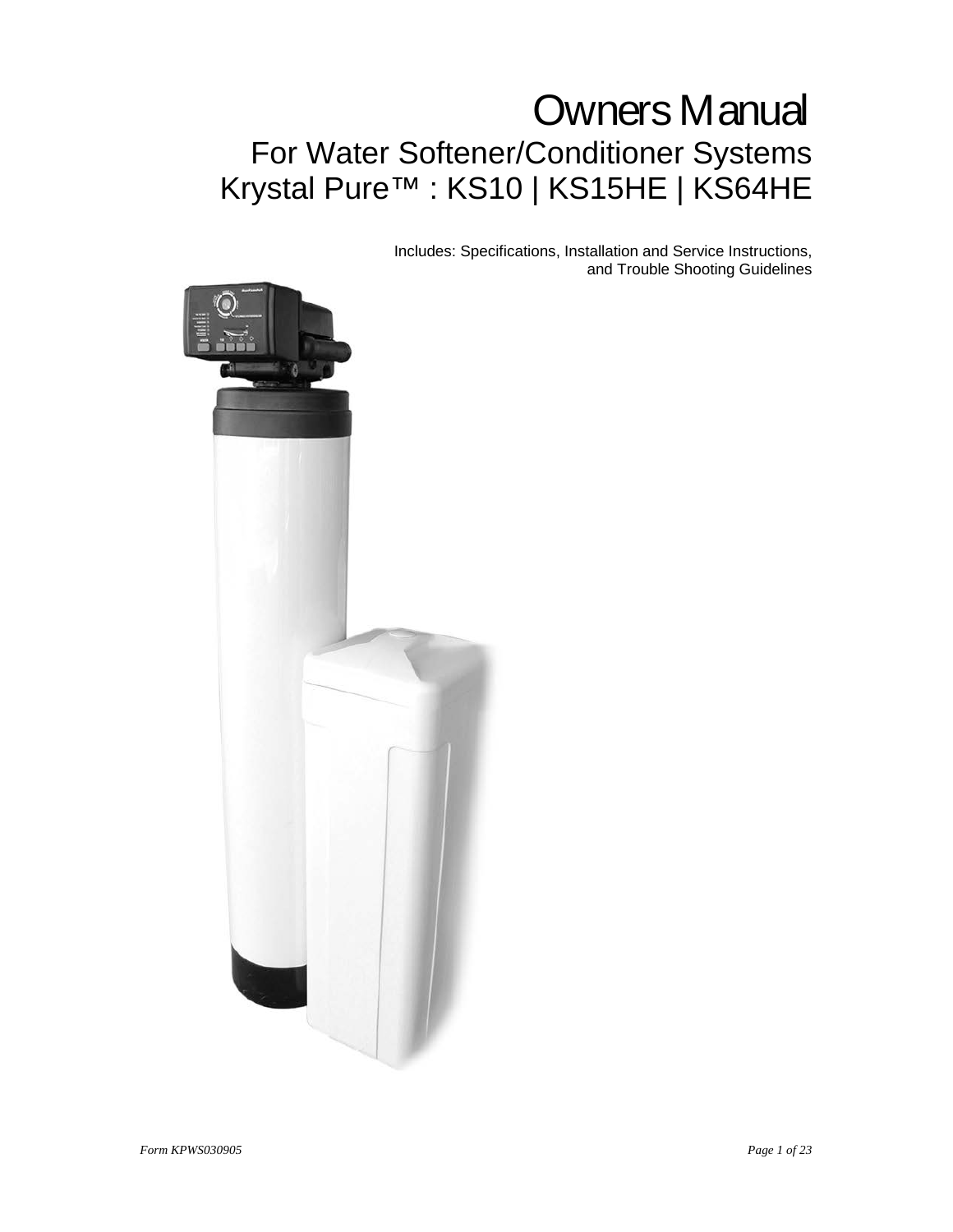# TABLE OF CONTENTS

|                                                                                                                                                                                                                                      | page 3.  |
|--------------------------------------------------------------------------------------------------------------------------------------------------------------------------------------------------------------------------------------|----------|
|                                                                                                                                                                                                                                      | page 3.  |
|                                                                                                                                                                                                                                      | page 4.  |
| Installation Inspection <b>contract to the contract of the contract of the contract of the contract of the contract of the contract of the contract of the contract of the contract of the contract of the contract of the contr</b> | page 5.  |
|                                                                                                                                                                                                                                      | _page 6. |
|                                                                                                                                                                                                                                      | page 6.  |
| Drain Line Connection <u>example and the connection</u> of the connection of the connection of the connection of the connection of the connection of the connection of the connection of the connection of the connection of the co  | page 6.  |
| Brine Tank Connection <b>container the control of the control of the control of the control of the control of the control of the control of the control of the control of the control of the control of the control of the contr</b> | page 7.  |
|                                                                                                                                                                                                                                      |          |
|                                                                                                                                                                                                                                      |          |
| Valve Control Programming entertainment of the pages 8 - 10.                                                                                                                                                                         |          |
|                                                                                                                                                                                                                                      |          |
|                                                                                                                                                                                                                                      |          |
|                                                                                                                                                                                                                                      |          |
|                                                                                                                                                                                                                                      |          |
|                                                                                                                                                                                                                                      |          |
|                                                                                                                                                                                                                                      | page 22. |
|                                                                                                                                                                                                                                      | page 23. |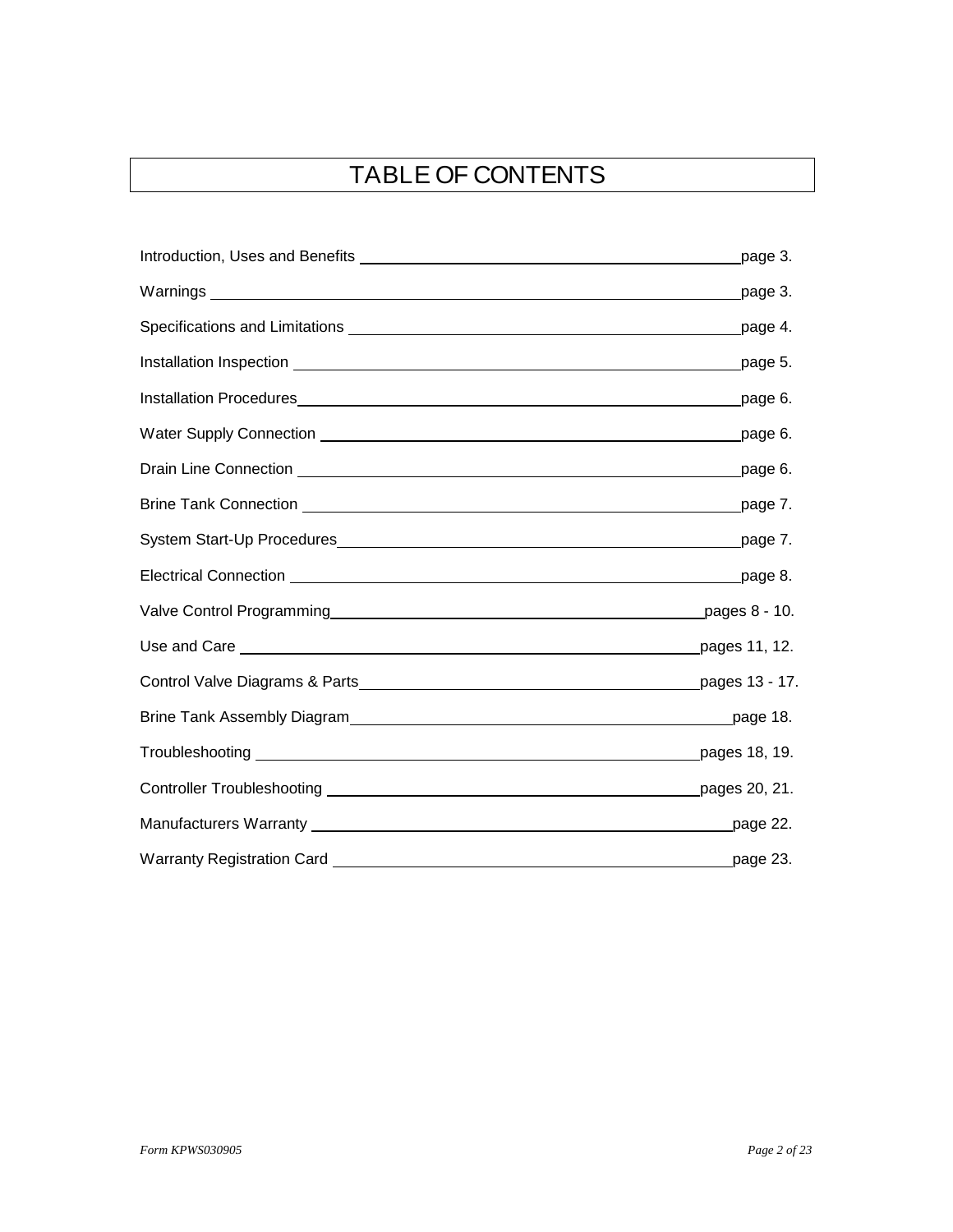# **INTRODUCTION**

Congratulations! You have purchased one of the highest-quality water softener/conditioner systems available today. Your new water softener/conditioner is very efficient in its salt and water usage. The system is completely automatic and will contribute to better and longer service of all your water-using appliances. There is very little maintenance required for a water softener/conditioner, and it can give you many years of trouble-free use. This system has been engineered with the finest-quality components and materials. You'll soon be enjoying better water quality and the personal benefits that come from soft/conditioned water use.

#### **IMPORTANT: ONLY USE ON POTABLE WATER SUPPLIES**

 **Special pre-treatment may be required for well water applications. Read entire manual before attempting installation or routine service. Obtain all materials and tools needed for installation before starting. System and installation must be in compliance with state and local laws and regulation.**

# **Benefits of Soft/Conditioned Water**

- 1. Save up to 30% of the cost of hot water heating.
- 2. Reduce dishwashing detergent use up to 75%. See dishwasher owner's manual for proper amount of soap at "0" softness.
- 3. Reduce use of all soaps and cleaning products up to 75%. You may be able to use less shampoo, conditioners and skin lotions.
- 4. Reduce laundry soap use up to 75%. Typically, a one-quarter cup to one-half cup of standard laundry detergent is recommended.
- 5. Reduced cleaning time and effort. Many people report that their cleaning time is cut in half.
- 6. The silky-smooth feeling you may experience while rinsing the soap off your skin during a shower is your natural body oils. Soap actually rinses off much faster with soft/conditioned water, but you may not feel like the soap is rinsed off because of this slick feeling. You will find that if you shower in hard water again, it will feel sticky and unclean. Enjoy the fresh, new showering experience; and remember, you don't need as much soap now!
- 7. There are many other benefits of soft/conditioned water that you can now start to enjoy. Studies have indicated that savings from a softener/conditioner can easily range from \$10.00 to \$30.00 per month. Start to experience the benefits of soft/conditioned water now! We hope you enjoy!

|  | <b>Warnings</b> |  |
|--|-----------------|--|
|  |                 |  |

| 1.  | Do not let unit freeze or place unit where unit, connections, or drain lines will ever be subject to room                                 |
|-----|-------------------------------------------------------------------------------------------------------------------------------------------|
|     | temperatures under $40^{\circ}$ F, or over $140^{\circ}$ F. Warm valve to room temperature before putting into operation.                 |
| 2.  | Hook up to cold water supply only.                                                                                                        |
| 3.  | Check existing plumbing and repair prior to install of water softener.                                                                    |
| 4.  | Improper installation may void warranty. Read manual completely before installation and mail in warranty<br>card.                         |
| 5.  | Do not lay unit down on its side, or drop, or set on sharp protrusions.                                                                   |
| 6.  | Avoid setting unit in direct sunlight or outside, if possible.                                                                            |
| 7.  | Do not use soft water on your outside faucets for watering or sprinkling.                                                                 |
| 8.  | Check with your evaporative cooler company to see what it recommends about soft water use in<br>your coolers.                             |
| 9.  | Check with your pool company to see what it recommends about soft water use in your pool.                                                 |
| 10. | Never let your water softener run out of salt. May void your warranty.                                                                    |
| 11. | If sand particles are present in water supply to be softened, a pre-filter will be required.                                              |
| 12. | If certain types of iron are present in the water supply, proper pre-treatment will be required.                                          |
| 13. | Do not solder joints within 6" of bypass or drain line fitting.                                                                           |
| 14. | Do not use with water that is microbiologically unsafe or of unknown quality without adequate disinfection<br>before or after the system. |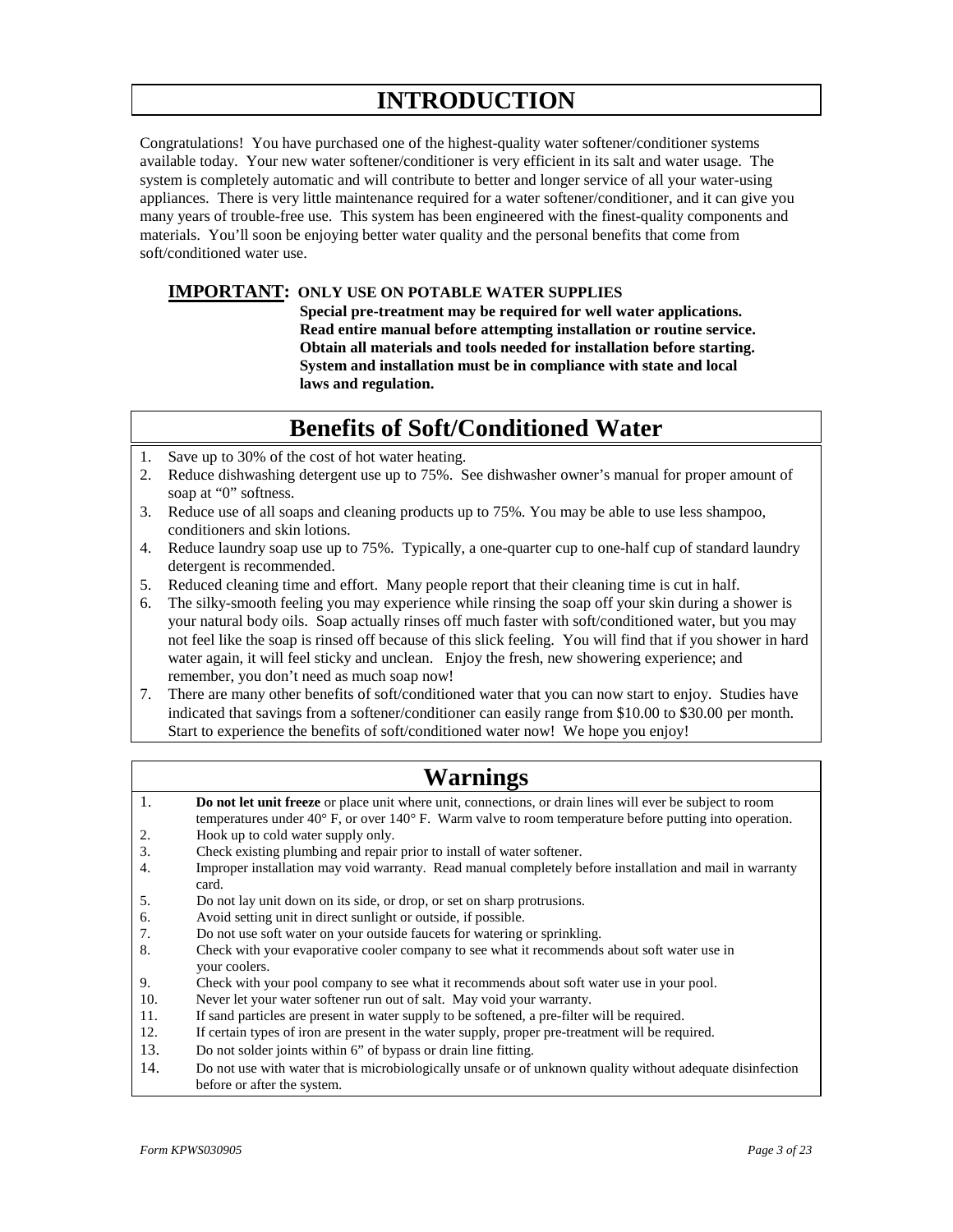| <b>SPECIFICATIONS AND LIMITATIONS</b>                              |              |                                                                   |  |  |  |  |
|--------------------------------------------------------------------|--------------|-------------------------------------------------------------------|--|--|--|--|
| KS10 - KS15HE - KS64HE                                             |              |                                                                   |  |  |  |  |
| <b>Total Grain Capacity: KS10</b>                                  |              | 25,900 @ 6.2 lbs. of salt (using white injector)                  |  |  |  |  |
| 42K grain                                                          |              | 36,200 @ 12.5 lbs. of salt                                        |  |  |  |  |
| 1.31 cu. ft. of cation exchange resin                              |              | 41,000 @ 17.5 lbs. of salt                                        |  |  |  |  |
| Efficiency*                                                        |              | 4140 grains/lb of salt @ 6.2 lbs. of salt                         |  |  |  |  |
| Total Grain Capacity: KS15HE                                       |              | 26,200 @ 5.2 lbs. of salt (using h injector)                      |  |  |  |  |
| 50K grain                                                          |              | 38,900 @ 9.4 lbs. of salt                                         |  |  |  |  |
| 1.56 cu. ft. of cation exchange resin                              |              | 47,300 @ 14.1 lbs. of salt                                        |  |  |  |  |
| Efficiency*                                                        |              | 5030 grains/lb of salt @ 5.2 lbs. of salt                         |  |  |  |  |
| Total Grain Capacity: KS64HE                                       |              | 33,800 @ 6.7 lbs. of salt (using h injector)                      |  |  |  |  |
| 64K grain                                                          |              | 50,200 @ 12.0 lbs. of salt                                        |  |  |  |  |
| 2.0 cu. ft. of cation exchange resin                               |              | 61,200 @ 18.1 lbs. of salt                                        |  |  |  |  |
| Efficiency*                                                        |              | 5070 grains/lb of salt @ 6.7 lbs. of salt                         |  |  |  |  |
| Maximum Water Hardness                                             |              | 24-60 Grains Per Gallon                                           |  |  |  |  |
| Maximum Ferrous Iron ("clearwater iron" only)**                    |              | 1-10 PPMS**                                                       |  |  |  |  |
| Minimum Ph                                                         |              | 7                                                                 |  |  |  |  |
| <b>Regeneration Time</b>                                           |              | Approximately 80 - 120 Minutes                                    |  |  |  |  |
| Maximum flow rate to drain during regeneration:                    |              |                                                                   |  |  |  |  |
| <b>KS10</b>                                                        |              | 2.2 GPM                                                           |  |  |  |  |
| KS15HE                                                             |              | 2.7 GPM                                                           |  |  |  |  |
| KS64HE                                                             |              |                                                                   |  |  |  |  |
| <b>Water Pressure</b>                                              |              | 40 Min. -100 Max. PSI 85 psi day time pressure                    |  |  |  |  |
| <b>Service Flow Rates:</b><br><b>KS10</b>                          |              | 8.8 gpm @ 15 psi pressure drop                                    |  |  |  |  |
| KS15HE                                                             |              | 12.8 gpm @ 15 psi pressure drop                                   |  |  |  |  |
| KS64HE                                                             |              | 14.3 gpm @ 15 psi pressure drop                                   |  |  |  |  |
| Water Pressure Drop at 5 GPM                                       |              | .6-1.0 PSIG                                                       |  |  |  |  |
| Temperature                                                        |              | Air: 40° to 140° F<br>Water: $40^{\circ}$ to $110^{\circ}F$       |  |  |  |  |
| Source-Select, Bypass Valve Size                                   |              | $3/4$ " or $1$ "                                                  |  |  |  |  |
| Drain Line Size                                                    |              | $1/2$ " (under 20' run and lower than 10' vertical at 60 PSI)     |  |  |  |  |
|                                                                    |              | 3/4" (over 20' run or over 10' high, or over 7GPM backwash rates) |  |  |  |  |
| Electrical Requirements***                                         |              | Continuous 110 Volt, 60 Cycles/12volt/24volt***                   |  |  |  |  |
| <b>System Dimensions:</b>                                          |              |                                                                   |  |  |  |  |
| Media Tank With Valve:<br><b>KS10</b>                              |              | 9" dia. X 56" high                                                |  |  |  |  |
| KS15HE                                                             |              | 10" dia. X 62" high                                               |  |  |  |  |
| KS64HE                                                             |              | 12" dia. X 60" high                                               |  |  |  |  |
| <b>Brine Tank:</b>                                                 | KS10, KS15HE | 11" square X 34" high                                             |  |  |  |  |
| KS64HE                                                             |              | 14" square X 34" high                                             |  |  |  |  |
| Salt/Potassium Storage Capacity                                    |              | 11" square $X$ 34" high - 150 lbs.                                |  |  |  |  |
| (salt recommended: 99.99% pure pellets for maximum<br>performance) |              | 14" square X 34" high - 225 lbs.                                  |  |  |  |  |
| Approximate Shipping Weight (with no salt)                         |              | 100-160 lbs.                                                      |  |  |  |  |

\* Efficiency based at stated factory set salt dosage only.

\*\*Iron can be in several forms, pretreatment will be necessary if certain types of iron are encountered.

\*\*\*Continuous means to a 110 outlet that has continuous voltage not able to be turned off be a light switch.

#### **These systems are efficiency rated and conform to NSF/ANSI 44 for the specific performance claims as verified and substantiated by test data. ░ No reduction of specific contaminant claims**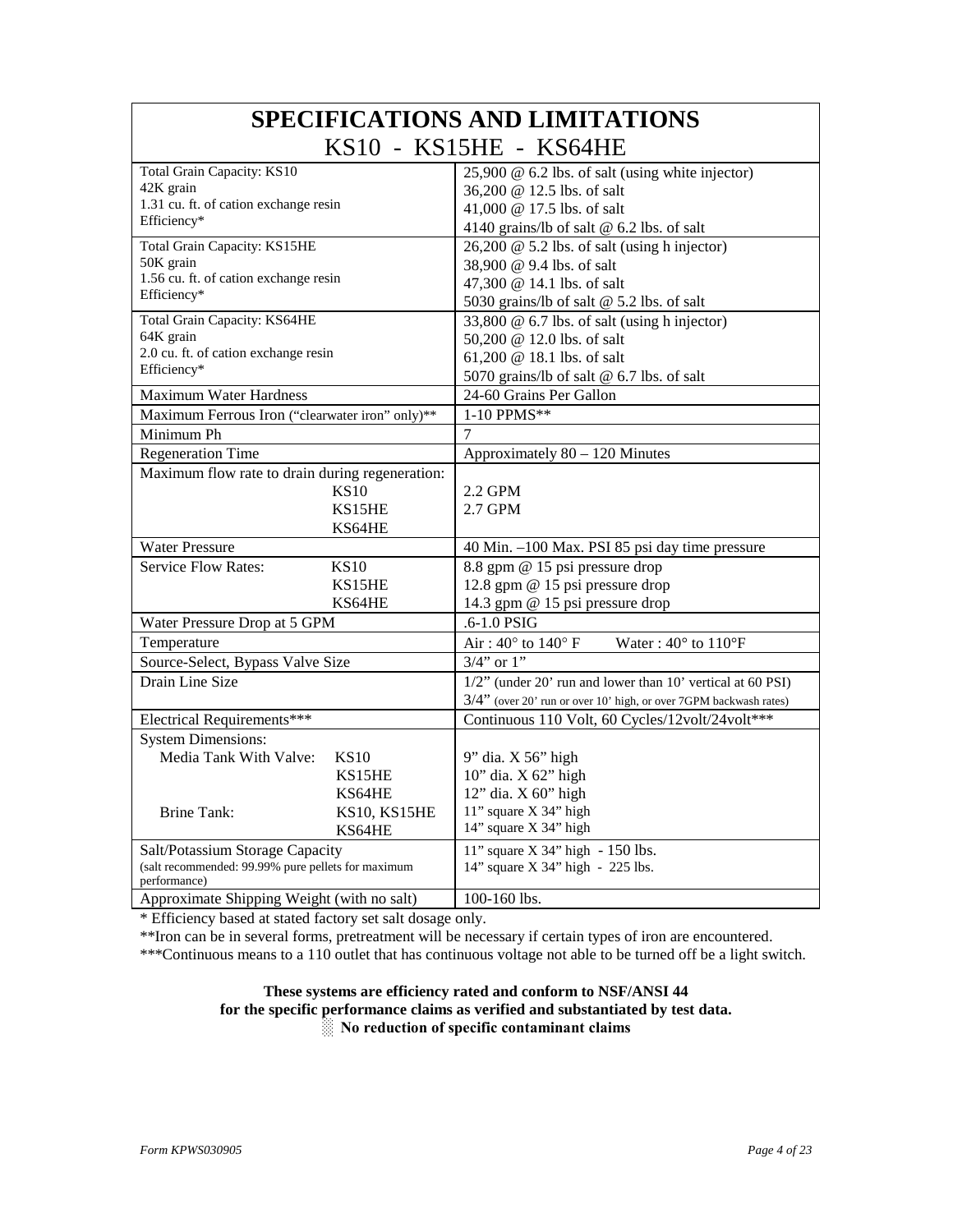# **INSTALLATION INSPECTION**

#### **IS YOUR HOME PRE-PLUMBED?**

Your home is pre-plumbed for a water softener/conditioner if you have a loop in the garage or laundry room. Typically, there will be 110 volt outlet within 6 feet of the loop and a 1/2" drain line stubbed out of the wall. If your home is pre-plumbed, skip now to Step 1 of Installation Procedures.

*CAUTION: Before starting up system, check water softener drain line to insure that it will drain properly.*



#### **IF YOUR HOME IS NOT PRE-PLUMBED**

If your home is not pre-plumbed for a water softener, then we recommend calling for professional installation. If you are attempting to install the system yourself, you must determine where to locate the water softening/conditioning system.

The best location depends on several questions:

- 1. How will you get the water from the water main to the water softener/conditioner?
- 2. Where will you run the drain line/waste tube? (see illustration on page 5)



- 3. Where is a 110V outlet within 6 feet of the softener? Optional: Run a longer wire to most any 110V outlet.
- 4. Do you need to run a hard-water line to your outside hose bibs, pool fillers or irrigation system?
- 5. Where can the water softener sit on a firm, fairly level concrete floor or slab?

Determine the location of your water softener/conditioner, taking into account the above factors, and determine what materials and tools will be needed for installation. You are now ready to move on to Step 1 of the installation procedures.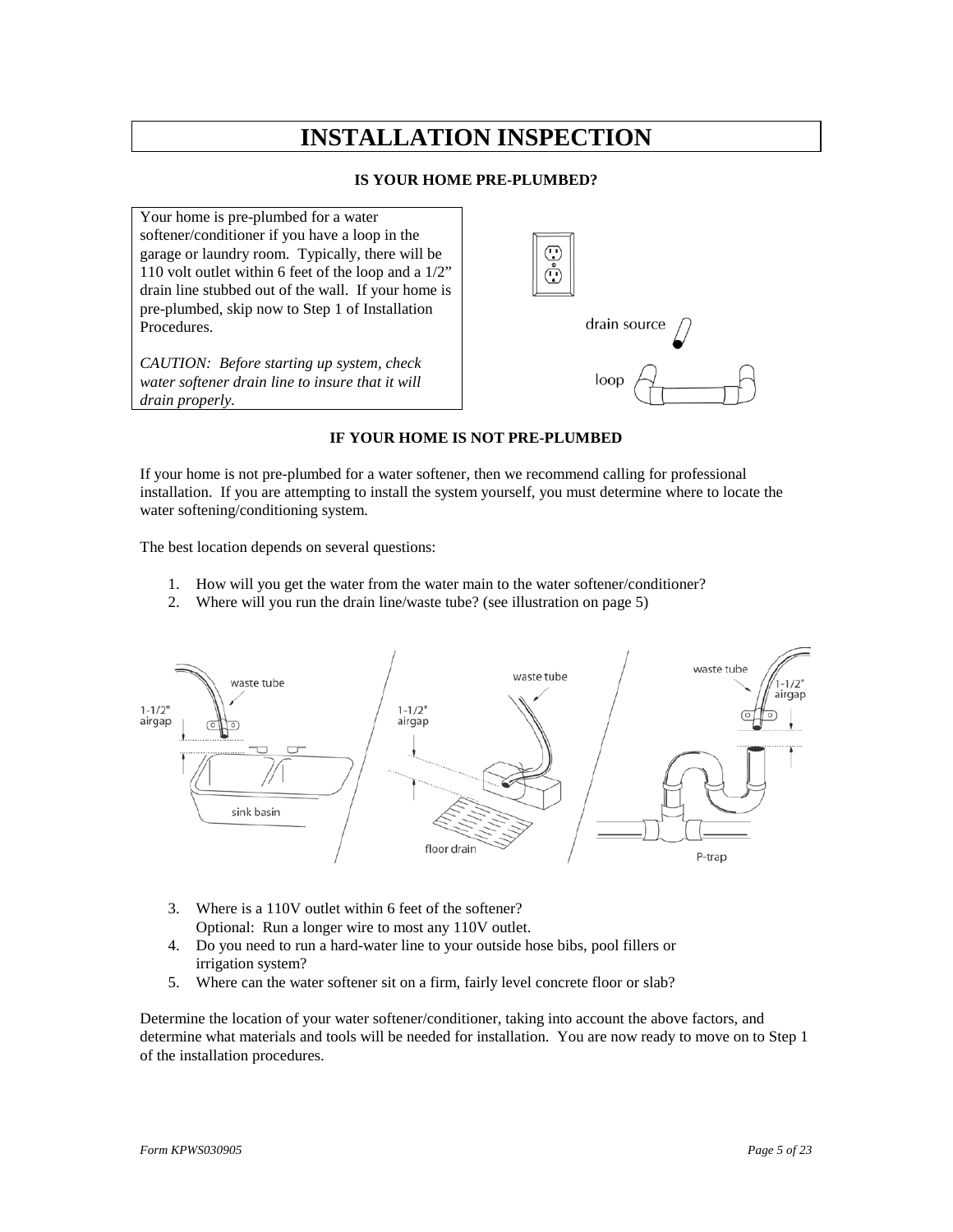# **INSTALLATION PROCEDURES**

**WARNING: Do not attempt to remove the red locking bar (KS5 & KS10 only). The locking bar is for service only and should only be removed by a trained softener technician.**

**NOTE:** The Air-Check sight glass will **NOT** have a **rubber ball** in it. The air-check on Krystal Pure™ softeners is located in the brine well in the brine tank.

### **STEP 1 – CONNECT TO WATER SUPPLY**

- A. Shut off the main water supply to the house. Open the hose bib to relieve pressure and drain out water. Close the hose bib. Place a bucket or the softener brine tank under the softener loop to catch the excess water that will spill out when you cut the pipe. Cut the plumbing loop off. Determine the inlet side of the loop by turning the main water on very slightly until water comes out of one of the sides of the loop. This is the inlet supply. **Warning: You must connect the incoming side of the softener/conditioner to the inlet supply from the loop.** Failure to connect with the proper directional flow can damage the water softener/conditioner and your household plumbing.
- B. Prepare Source-Select bypass valve or yoke for piping connections.

#### **1. KS10 Source-Select bypass valve connection:**

- a. Apply O-rings (3-required and included) to tank meter adapter. Lubricate with silicone (provided).
- b. Slip bypass valve into position over O-rings.
- c. Connect bypass valve to meter adapter using (4) nuts and bolts (provided).
- d. Install drain hose barb. Use Teflon tape on threads. Hose barb can point up or down.
- e. Insert tailpieces through union nuts.
- f. Attach tailpieces by soldering to the inlet and outlet of the plumbing loop.
- g. **Place rubber gaskets into the union nuts and thread onto the bypass valve body.** It is not necessary to use lubricant or sealant on rubber gasket or union nuts.
- h. Place Source-Select valve into the bypass position by rotating the handles so they are both perpendicular to the flow path of the inlet and outlet water stream.

#### **2. KS15HE and KS64HE (High-Flow) Source-Select bypass valve connection:**

- a. Install drain hose barb before attaching Source-Select bypass valve. Use Teflon tape on threads.
- b. **Insert the rubber gaskets into the union nuts on the Source-Select bypass valve.**
- c. Thread the bypass onto the valve control body, hand-tightening both union nuts. It is not necessary to use lubricant or sealant on rubber gasket or union nuts.
- d. Insert tailpieces through union nuts.
- e. Attach tailpieces by soldering to the inlet and outlet of the plumbing loop.
- f. **Place rubber gaskets into the union nuts and thread onto the bypass valve body.** It is not necessary to use lubricant or sealant on rubber gasket or union nuts.
- g. Place Source-Select valve into the bypass position by rotating the handles so they are both perpendicular to the flow path of the inlet and outlet water stream.

### **STEP 2 – CONNECT TO DRAIN**

**Typical drain line runs** to a floor drain, washing machine drain, sanitary sewer line with a p-trap, a sink drain or a sump. **CAUTION: Check with all local plumbing codes to insure proper installation in your area. An air-gap may be required. Be sure to install proper drain line size (see specifications or step 2B for sizing).**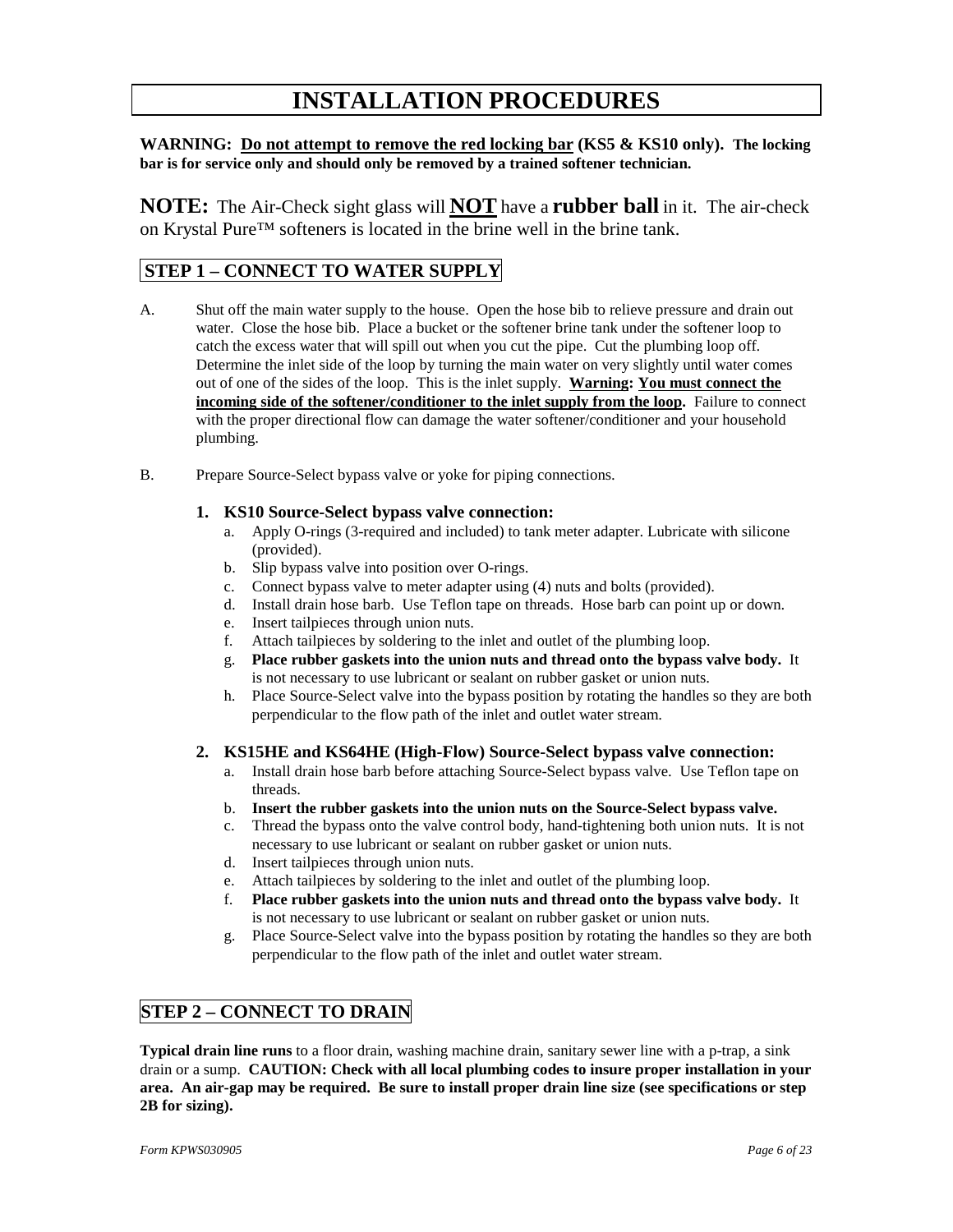- A. Slide a  $\frac{1}{2}$ " I.D. tube onto hose barb located on the back of the valve control body, (you may want to secure tube with a hose clamp, (not provided)). Connect the tubing to the drain stub out provided with your pre-plumb loop. Some pre-plumbs may provide an ABS drainpipe to run drain line to. **CAUTION: Be sure drain line discharges properly into a drain to prevent flooding.**
- B. If the following conditions exist, it is recommended to increase the drain line tubing from  $\frac{1}{2}$  to  $\frac{3}{4}$ " I.D.
	- 1. Drain line run is over 20'.
	- 2. Drain line vertical run is over 10 feet high with incoming water supply pressure of 60 psi. (You can increase or decrease height of run 2 feet per 10 psi. variations in either direction, i.e. 12 feet vertical run with 70 psi. or 8 feet vertical run with 50 psi.).
	- 3. Backwash rates exceed 5 gpm (see specifications sheet).

### **STEP 3 – CONNECT BRINE LINE**

A. Connect the 3/8" black brine line to the valve control using the fitting provided. The connection on the KS15HE is located on the right side of the valve just at the bottom and behind the control. The connection on the KS5 and KS10 is located on the clear plastic site glass. Connect the other end of the 3/8" black line to the fitting on top of the brine float located at the top of the brine well inside the brine tank. The lid of the brine well can be removed by pulling it up. Be sure all fittings and connections are tight. See page 28.

### **STEP 4 – START UP THE SYSTEM**

#### **KS10 start up:**

Note: The following steps will require turning the indicator knob (figure 1) to various positions. Push the indicator knob in while manually rotating the camshaft by, located behind the controller, by hand **(COUNTERCLOCKWISE)** until indicator knob points to the desired position.

- 1. Remove valve cover by releasing the plastic clip from the back and lifting the cover up and forward.
- 2. Rotate indicator knob to the **BACKWASH** position **(COUNTERCLOCKWISE).**
- 3. Fill the softener/conditioner tank with water.
	- a. With house water supply off, open the Source Select bypass valve.
	- b. Open water supply valve **very slowly** to approximately ¼ open position.
- 4. When all of the air has been purged from the tank (water begins to flow steadily from the drain), open the main water supply all the way. Allow water to run to drain until clear.
- 5. Turn off water supply and let the unit stand for about five minutes to allow all trapped air to escape from the tank.
- 6. Add the initial amount of water to the brine tank manually with a bucket or a hose. Add approximately 4 gallons of water to the brine tank.
- 7. Slowly turn the water supply valve completely open. Place the conditioner into operation by turning the indicator knob **COUNTERCLOCKWISE** to the **BRINE/SLOW RINSE** position.
- 8. With conditioner in this position, observe the water level in the brine tank for several minutes to check that the level is going down. If water level does not recede, then make sure the brine line fittings are tight and no air can leak into connections.

# KS5, KS10 Controller



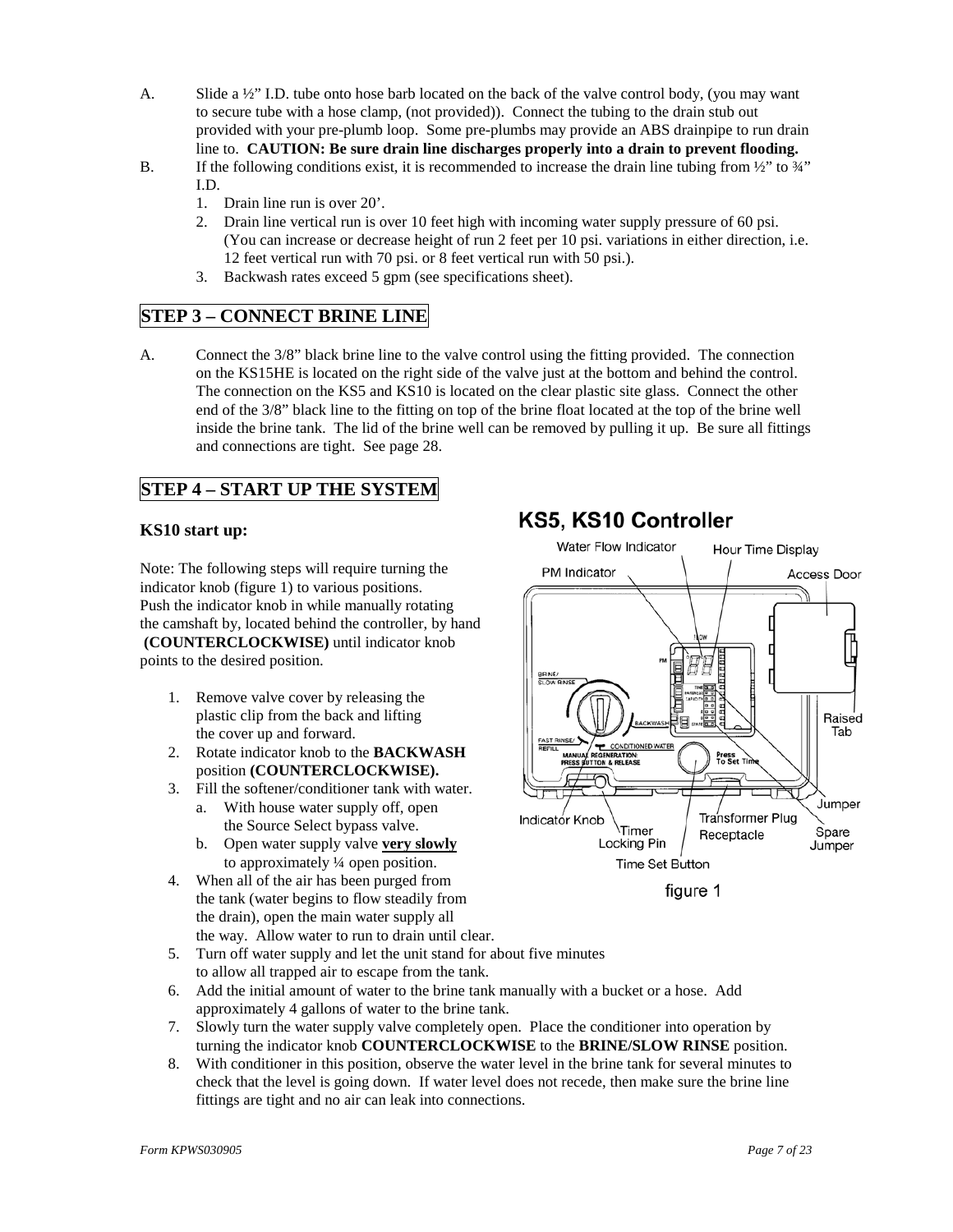- 9. Advance the indicator knob to the **FAST RINSE/REFILL** position. Let conditioner run in this position for a minute or so.
- 10. Advance the indicator knob to just past the **FAST RINSE/REFILL** position but **NOT** all the way to the **CONDITIONED WATER** position. Run water from a nearby faucet until the water is clear. Proceed to **STEP 5-CONNECT ELECTRICAL**.

### **KS15HE and KS64HE Start up:**

Note: The following steps will require turning the cycle indicator (figure 2) to various positions. Manually rotate the camshaft, located behind the controller, by hand **(COUNTERCLOCKWISE)** only until cycle indicator points to the desired position

- 1. Remove valve cover by depressing the two tabs on the sides of the cover and lifting the front of the cover up and off.
- 2. Rotate cycle indicator **(COUNTERCLOCKWISE)** to the **BACKWASH** position.
- 3. Fill the softener/conditioner tank with water.
	- c. With house water supply off, open the Source Select bypass valve.
	- d. Open water supply valve **very slowly** to approximately ¼ open position.
- 4. When all of the air has been purged from the tank (water begins to flow steadily from the drain), open the main water supply all the way.
	- Allow water to run to drain until clear.
- 5. Turn off water supply and let the unit stand for about five minutes to allow all trapped air to escape from the tank.
- 6. Add the initial amount of water to the brine tank manually with a bucket or a hose. Add approximately 3 gallons of water to the brine tank.
- 7. Slowly turn the water supply valve completely open. Place the conditioner into operation by slowly turning the cycle indicator **COUNTER-CLOCKWISE** to the **BRINE/SLOW RINSE** position.
- 8. With conditioner in this position, observe the water level in the brine tank for several minutes to check that the level is going down. If water level does not recede, then make sure the brine



- 10. Advance the cycle indicator to the **REFILL** position. Hold this position until water starts to flow through the brine line into the brine tank.
- 11. Advance the cycle indicator **COUNTERCLOCKWISE** to the **REGENERATION COMPLETE** position and run water from a nearby faucet until the water is clear. Proceed to **STEP 5- CONNECT ELECTRICAL**.

## **STEP 5 – CONNECT ELECTRICAL**

1. Plug transformer into a 110 VAC outlet that is **NOT** controlled by a wall switch. Connect the plug of the transformer into the Transformer Plug Receptacle located at the bottom of the control housing (see figure 1).

### **STEP 6 – PROGRAM THE VALVE CONTROL**

### **KS10 programming:**

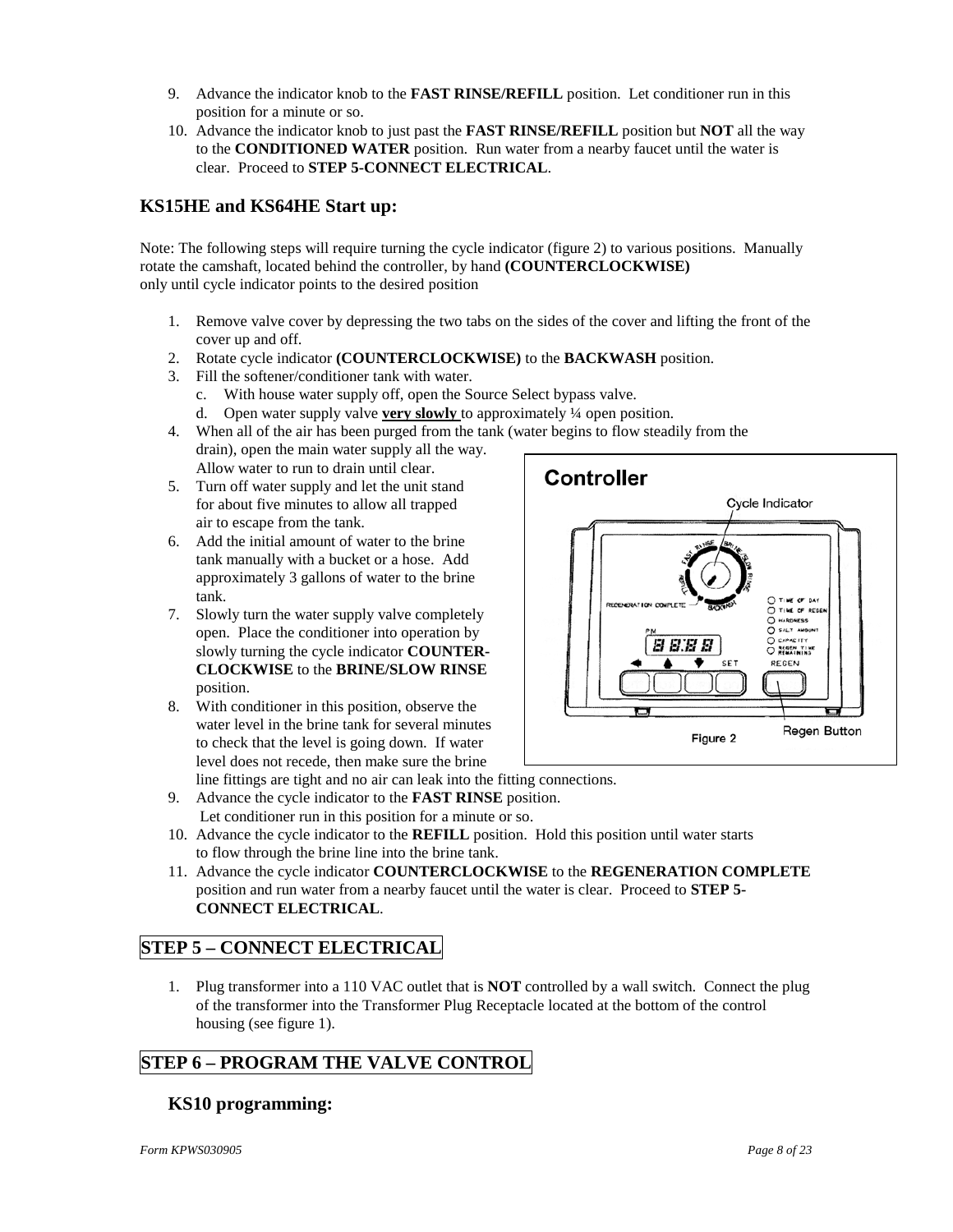#### 1. **Time of Day Setting**

Open the access door to access the jumper settings. The jumper should be on the **TIME** jumper. Set the time of day to the nearest hour by pressing the black **TIME SET** button. PM hours are indicated by a light next to the letters PM on the display window.

**Note:** The unit is factory-set to regenerate at 2:00a.m. If you prefer to have the unit regenerate at an earlier or later time, simply set the current time of day accordingly (e.g., to have the unit regenerate at 4:00a.m. – two hours later - set the clock two hours earlier than the actual time of day. If it is actually 2:00 p.m., set the time to 12:00 p.m.).

**Note:** Make sure the Timer Locking Pin is always in the horizontal position during operation.

#### 2. **Hardness Setting**

Move the jumper to the pins next to the word **HARDNESS.** Press the black **TIME SET** button until the hardness of the incoming water supply is displayed. **Note:** The factory default is **18 GPG (Grains Per Gallon**). It is a good idea to set your hardness a few grains higher than your actual hardness because hardness can vary throughout the year. Check with your local water supply company or municipality to find out the hardness in your area.

#### 3. **Capacity Setting**

**It is NOT necessary to change the capacity setting on your softener/conditioner**. It is set at the factory and determined by the size of the system and the amount of salt used to regenerate the media bed.

**Note:** The factory has set the conditioner for the proper **Capacity Setting** based upon the amount of Salt used to regenerate the media bed. The settings are designed for optimum efficiencies and do not need to be changed.

**Note: If Potassium is used to regenerate the conditioner. It is recommended to increase the salt dosage by 3 more pounds. Also, keep the level of potassium low in the brine tank to prevent bridging**. To adjust the salt dosage, locate the salt dosage setting on the right side of the valve control, insert a small screwdriver into the white indicator knob and move pointer to proper salt setting.

**Note:** Put the jumper back on the **TIME** pins. **The jumper must not be left on any pins other than the top pins next to the word TIME.**

#### 4. **Calendar Override (Optional)**

The factory setting is 15 days. If you would like a different calendar override or none at all, follow the steps below.

- a. Disconnect power.
- b. Place jumper on Pin A and reconnect power.
- c. Move jumper to Pin B.
- d. Press the **TIME SET** button and hold down. The numbers will scroll from 0 to 15 days. Release the button when number of days desired for the calendar override appears.
- e. Disconnect power.
- f. Place jumper back on **TIME** pins and reconnect power.

#### 5. **Manual Regeneration/ Extra Cycle**

In the case of power failure, the control can be **manually regenerated**. Depress the indicator knob and turn the camshaft to the proper cycle. The following cycle times should be used for proper regeneration:

**BACKWASH** – 14 minutes. **BRINE/SLOW RINSE** – 52 minutes. **FAST RINSE/ REFILL** – 10 minutes.

#### Return indicator knob to the **CONDITIONED WATER** position.

For an **Extra Cycle**, simply push in the indicator knob. It will take a few minutes for regeneration to start. A normal regeneration will take approximately two hours.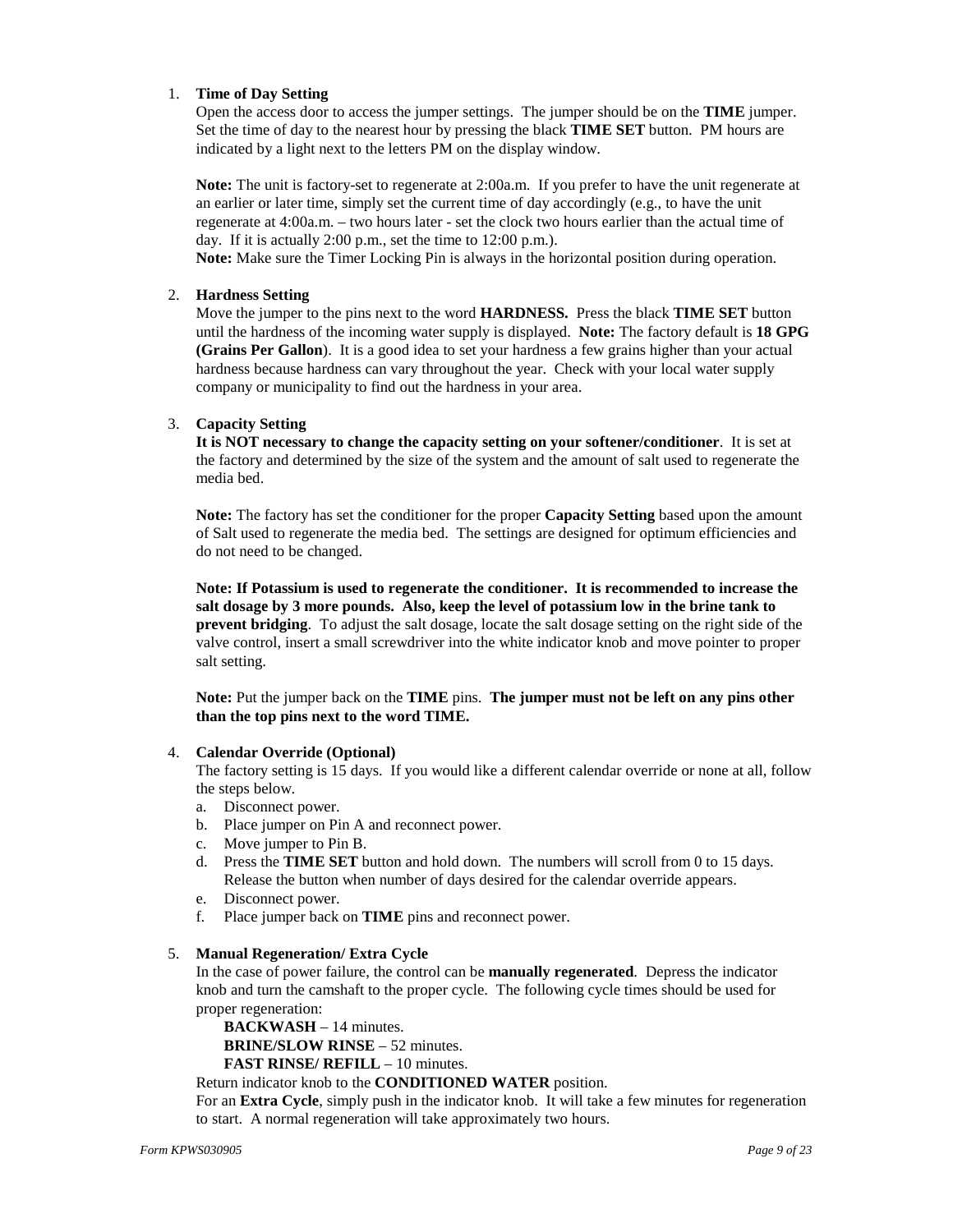### **KS15HE and KS64HE Programming:**

#### 1. **Time of Day Setting**

Press the **SET** button. The display will show the Time of Day with the minutes digit blinking. The number that is flashing is the number you can change. If you want to change this number, press the up arrow button to increase the number or the down arrow button to decrease the number. To accept the number, press the left arrow button to move to the next number. Continue changing numbers until you have set the current time of day. Press the **SET** button to enter the value.

#### 2. **Time of Regeneration Setting**

The next value displayed is the Time of Regeneration. It is set at the factory for 2:00 a.m. If this is not acceptable, press the **SET** button and change the time setting the same way the Time of Day was set. Press the **SET** button to enter the time.

#### 3. **Hardness Setting**

The next setting is the amount of water hardness in the incoming water supply expressed in grains per gallon. The factory default value is set at 18. Check with your local water supplier for the actual level of hardness for your area. It is recommended to add 3 to the actual value due to varying levels of water hardness throughout the year. Press the **SET** button to change the number. Press the **SET** button again to enter the value.

#### 4. **Salt Amount and Capacity Setting**

#### **It is NOT necessary to change the salt amount or capacity setting on your**

**softener/conditioner**. It is set at the factory and determined by the size of the system and the amount of salt used to regenerate the media bed. The method for changing the settings is the same as for the previous settings.

**Note:** The factory has set the conditioner for the proper **Capacity Setting** based upon the amount of **Salt** used to regenerate the media bed. The settings are designed for optimum efficiencies and do not need to be changed.

**Note: If Potassium is used to regenerate the conditioner. It is recommended to increase the salt dosage by 3 more pounds. Also, keep the level of potassium low in the brine tank to prevent bridging.**

#### 5. **Manual Regeneration/ Extra Cycle**

In the case of power failure, the control can be **manually regenerated**. Remove the cover and turn the camshaft by hand **COUNTERCLOCKWISE** to each position according to the cycle indicator. The following cycle times should be used for proper regeneration:

#### **BACKWASH** – 4 minutes.

**BRINE/SLOW RINSE** – 50 minutes.

**FAST RINSE/ REFILL** – 3 minutes.

Return cycle indicator to the **REGENERATION COMPLETE** position.

For an **Extra Cycle**, simply push in the **REGEN** button. This button is located on the front of the control. It will take a few minutes for regeneration to start. A normal regeneration will take approximately two hours.

#### **Factory Default Settings**

The **KS5**, **KS10**, and **KS15HE** default settings are as follows:

| Model       | <b>Hardness</b> | Capacity               | Salt                      | Calendar Override |
|-------------|-----------------|------------------------|---------------------------|-------------------|
|             | (grains/gallon) | (kilo grains) (pounds) |                           | (days)            |
| <b>KS10</b> | 18              | 26                     | 6.2                       | 15                |
| KS15HE      | 18              | 26.2                   | 5.2 (using h injector) 15 |                   |
| KS64HE      |                 | 43                     | 9.0 (using h injector) 15 |                   |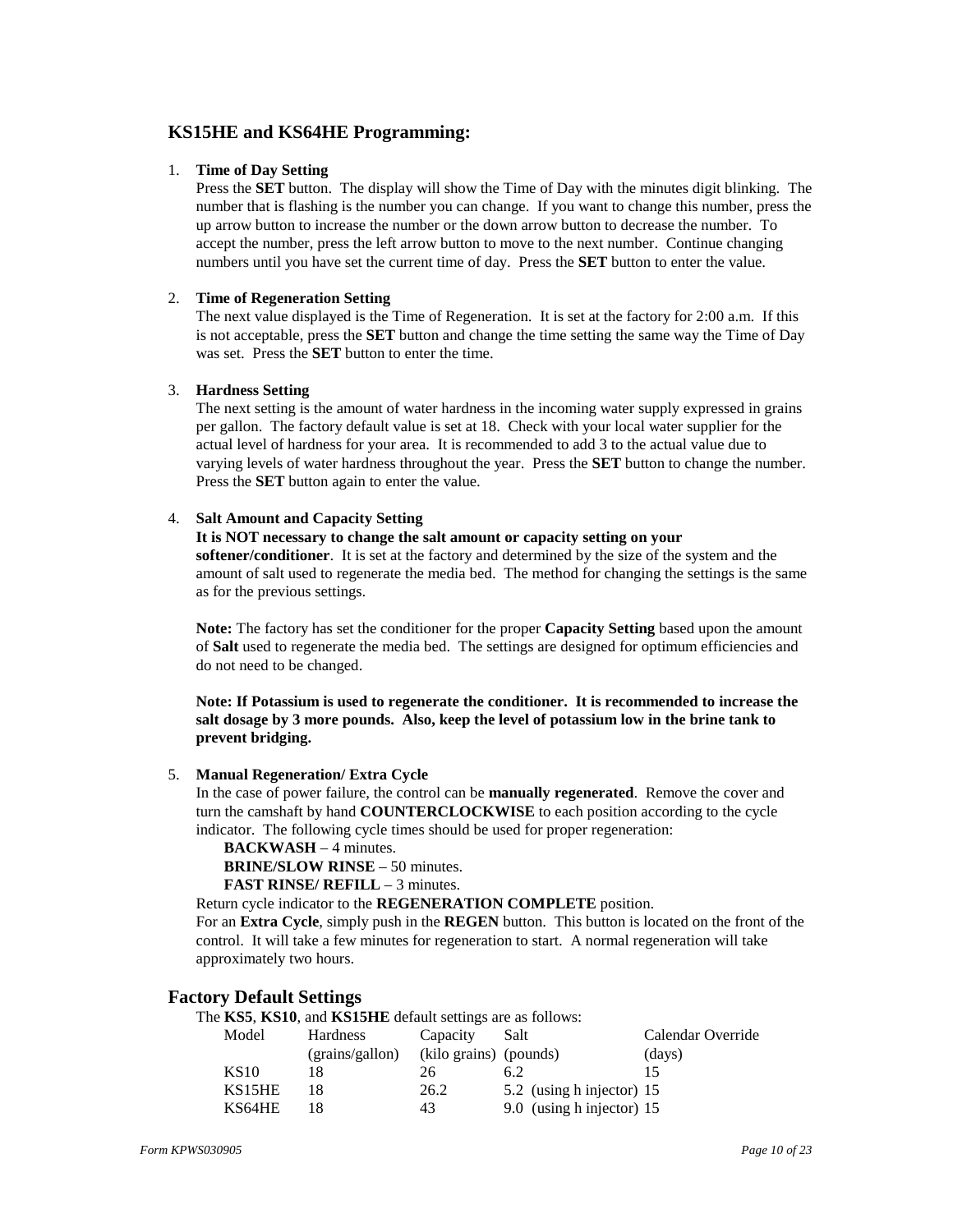A. Type of System

Your water softener is a fully automatic **Demand Initiated**, metered system. This means the softener meters, or keeps track of, the water used in the home. It uses this information to determine when to perform the regeneration, or cleaning cycle. The control of the softening process automatically adjusts to your water use. For example, if you have company and your water use increases substantially, the softener will adjust to insure you don't run out of soft water. If you go away for a time and are not using any water in the home, the softener will adjust again and not perform a regeneration cycle thereby saving salt and water.

B. Type of Salt

Basically, salt is salt. However, some makes of salt contain more dirt in the bag than others. We recommend Morton™ or Diamond Crystal™ salt pellets, but any type will work. Salt is readily available at Lowes.

C. Type of Potassium

Potassium can also be used in the water softener. When Potassium is used however, the softener control valve will need to be adjusted. Add 3 lbs to the salt amount setting i.e. salt amount  $= 6$  lbs, add 3 to salt amount for potassium, salt amount  $= 9$  lbs. See programming section for your system for instructions on changing the salt amount. Also keep the level of potassium in the brine tank low.

D. Amount of Salt or Potassium

We recommend keeping the level of salt in the brine tank about half full for most households. Larger households can start out with more. Let the salt level drop down to the water level before adding more salt. Potassium should be kept as close to the water level as is practical to help prevent a "salt bridge". Periodically you may experience a salt bridge. A salt bridge occurs when the salt forms a crust right at the water level in the brine tank. The salt remains suspended above the water and cannot make the brine solution required for the regeneration of the softener bed. If you do experience a salt bridge, simply tap a broom handle down in the salt to break up the bridge. Wait at least 1 hour, and then manually regenerate the softener.

E. Cleaning the Brine Tank

Normally it is not necessary to clean the brine tank. In time dirt and silt can build up in the brine tank and if you choose you can clean it out. Let the salt level drop down very low. The night before you clean, manually regenerate the softener. Disconnect the brine line and dump out the old salt, **(Do not dump the old salt anywhere near living plants).** Reconnect the brine line, add about (3) gallons of water, and add the new salt.

F. Changing the Control Valve Settings

It is not necessary to change the control valve settings other than the ones described in step (6). Over the course of several months it is possible the display will not show the correct time of day due to power fluctuations. Reset the control to the correct time of day. If your feed water hardness changes, reset the control to the new hardness. Other settings are programmed at the factory for optimum efficiency and do not need to be changed.

G. Sodium and Potassium in Softened Water

The softening process does add some sodium or potassium to the conditioned water. The following chart shows approximately how much sodium or potassium is added to one quart of conditioned water based on the amount of feed water hardness.

| Sodium added to water from cation exchange softening |                              |                      |  |  |  |  |  |
|------------------------------------------------------|------------------------------|----------------------|--|--|--|--|--|
| Initial feed water hardness                          | Potassium added by softening |                      |  |  |  |  |  |
| Grains per Gallon                                    | Milligrams Na+/qt.           | Milligrams $K+/qt$ . |  |  |  |  |  |
|                                                      |                              | 62.9                 |  |  |  |  |  |
| 10                                                   | 75                           | 127.5                |  |  |  |  |  |
| 15                                                   | 112                          | 190.4                |  |  |  |  |  |
| 20                                                   | 150                          | 255                  |  |  |  |  |  |
| 30                                                   |                              | 382.5                |  |  |  |  |  |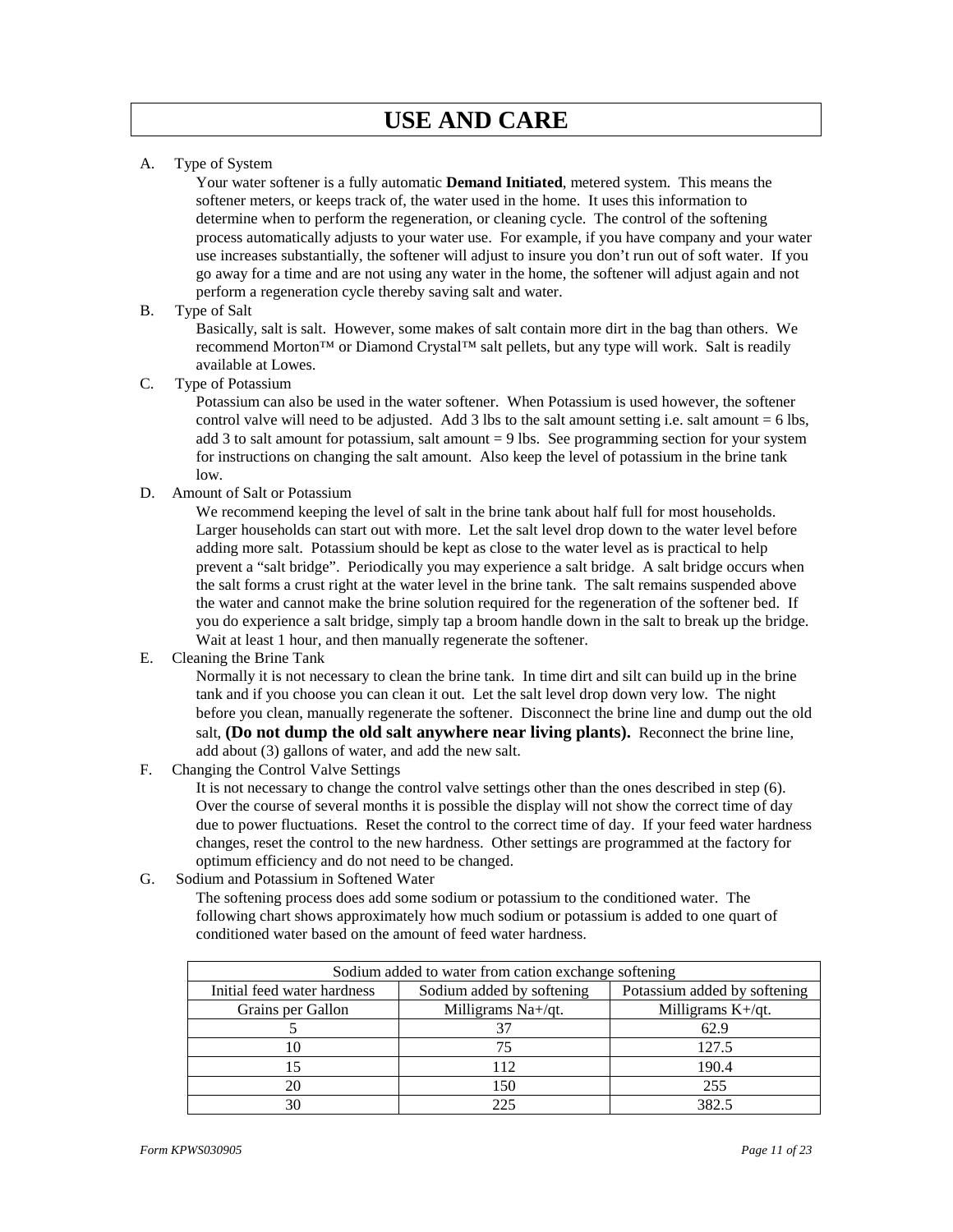For comparison, (2) slices of white bread contain approximately 278 milligrams of sodium and (2) cups of milk contain approximately 226 milligrams of sodium. One large banana contains approximately 600 milligrams of potassium.

H. Bypassing the Softener

You may need to bypass the softener for service or if you do not want your household water to pass through the softener. See the diagram in step (1) for instructions on bypassing the softener. The instructions are also shown on top of the bypass valve. **Make sure you depressurize the system before performing any service or removing the softener.** See the "WARNING" in the troubleshooting section below.

I. Vacations or extended periods of non-use

It is not necessary to shut down the softener for periods of non-use equal to two-week to onemonth vacations. If however, you are a temporary resident and leave for periods of four to six months, we recommend you shut the softener down. Put the softener in bypass and unplug it. When you return you will need to start the softener up. Make sure there are approximately (3) gallons of water in the brine tank, plug the softener in, and manually regenerate the softener.

J. Disinfection of the Water Softener

The materials of construction of the modern water conditioner will not support bacterial growth, nor will these materials contaminate a water supply. However, during normal use, a conditioner may become fouled with organic matter, or in some cases with bacteria from the feed water supply. This may result in an off-taste or odor in the water.

Therefore, your conditioner may need to be disinfected after installation. Some conditioners will require periodic disinfection during their normal life. Consult your installing dealer for more information on disinfecting your conditioner.

Depending upon the conditions of use, the style of conditioner, the type of ion exchanger, and the disinfectant available, a choice can be made among the following methods.

#### **Sodium or Calcium Hypochlorite**

These materials are satisfactory for use with the polystyrene resin in your water softener.

#### **5.25% Sodium Hypochlorite**

These solutions are available under trade manes such as Clorox™. If stronger solutions are used, such as those sold for commercial laundries, adjust the dosage accordingly.

| 1. Dosage | <b>KS10</b> | 1.8 fluid ounce |
|-----------|-------------|-----------------|
|           | KS15HE      | 2.4 fluid ounce |
|           | KS64HE      | 3.0 fluid ounce |

- 2. Application
	- a. Manually put the water softener into regeneration.
	- b. Let the softener proceed through the first cycle, about (10) minutes.
	- c. Add the sodium hypochlorite solution to the brine well inside the brine tank.
	- d. Let the softener proceed with the regeneration process.

#### **Calcium Hypochlorite**

Calcium hypochlorite, 70% available chlorine, is available in several forms including tablets and granules. These solid materials may be used directly without dissolving before use.

| 1. Dosage | KS10   | 3 grains (approximately 0.15 ounce) |
|-----------|--------|-------------------------------------|
|           | KS15HE | 4 grains (approximately 0.20 ounce) |
|           | KS64HE | 5 grains (approximately 0.25 ounce) |

- 2. Application
	- a. Manually put the water softener into regeneration.
	- b. Let the softener proceed through the first cycle, about (10) minutes.
	- c. Add the sodium hypochlorite solution to the brine well inside the brine tank.
	- d. Let the softener proceed with the regeneration process.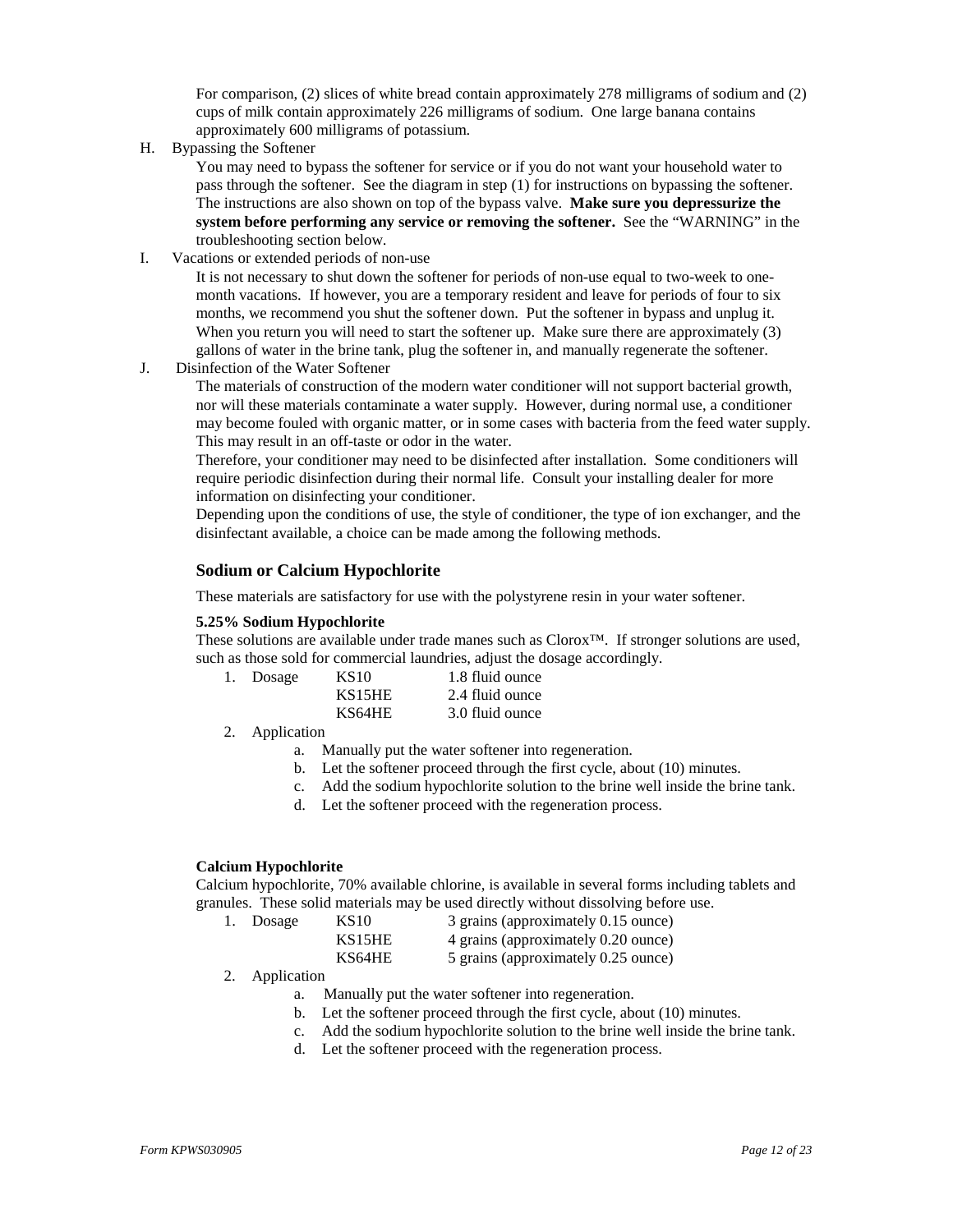# **KS15HE AND KS64HE VALVE AND PARTS**



### **Parts List**

|      | Part    |                                        |      |      | Part    |                                        |      |
|------|---------|----------------------------------------|------|------|---------|----------------------------------------|------|
| Code | No.     | <b>Description</b>                     | Qty. | Code | No.     | <b>Description</b>                     | Qty. |
| 1    | 1035807 | Valve Assembly, w/o Flow Controls      | 1    | 11   | 1035622 | <b>Tank Ring</b>                       |      |
| 2    | 1035615 | 960 Standard Camshaft:                 | 1    | 12   |         | Plumbing Adapter Kits:                 |      |
| 3    |         | Drain Control Assembly:                | 1    |      | 1001606 | 3/4-inch Copper Tube Adapter Kit       |      |
|      | 1000209 | No. 7 (1.2 gpm; 4.5 Lpm)               |      |      | 1001670 | 1-inch Copper Tube Adapter Kit         |      |
|      | 1000210 | No. 8 (1.6 gpm; 6.1 Lpm)               |      |      | 1041210 | 1-1/4-inch Copper Tube Adapter Kit     |      |
|      | 1000211 | No. 9 (2.0 gpm; 7.6 Lpm)               |      |      | 1001608 | 22-mm Copper Tube Adapter Kit          |      |
|      | 1000212 | No. 10 (2.5 gpm; 9.5 Lpm)              |      |      | 1001613 | 3/4-inch CPVC Tube Adapter Kit         |      |
|      | 1000213 | No. 12 (3.5 gpm; 13.2 Lpm)             |      |      | 1001614 | 1-inch CPVC Tube Adapter Kit           |      |
|      | 1000214 | No. 13 (4.1 gpm; 15.5 Lpm)             |      |      | 1001615 | 25-mm CPVC Tube Adapter Kit            |      |
|      | 1000215 | No. 14 (4.8 gpm; 18.2 Lpm)             |      |      | 1001769 | 3/4-inch NPT Plastic Pipe Adapter Kit  |      |
| 4    | 1030502 | Ball, Flow Control                     | 1    |      | 1001603 | 1-inch NPT Plastic Pipe Adapter Kit    |      |
| 5    |         | Injector Assembly:                     | 1    |      | 1001604 | 3/4-inch BSPT Plastic Pipe Adapter Kit |      |
|      | 1032970 | "A" Injector - White                   |      |      | 1001605 | 1-inch BSPT Plastic Pipe Adapter Kit   |      |
|      | 1032971 | "B" Injector - Blue                    |      |      | 1001611 | 3/4-inch BSPT Brass Pipe Adapter Kit   |      |
|      | 1032972 | "C" Injector - Red                     |      |      | 1001610 | 1-inch NPT Brass Pipe Adapter Kit      |      |
|      | 1030272 | "D" Injector - Green                   |      |      | 1001612 | 1-inch BSPT Brass Pipe Adapter Kit     |      |
| 6    | 1000269 | Injector Cap Assembly:                 | 1    | 13   | 1033444 | <b>Turbine Assembly</b>                |      |
| 7    |         | <b>Brine Refill Control</b>            | 1    | 14   | 1001580 | Spring, Flapper Valve                  |      |
|      | 1000222 | .33 gpm                                |      | 15   | 1030372 | Cover                                  |      |
| 8    | 1002449 | Drain Fitting Elbow (3/4" hose barbed) | 1    | ٠    |         | Valve Disc Kit:                        |      |
| 9    | 1000226 | Screen/Cap Assembly                    | 1    |      | 1041174 | Standard                               |      |
| 10   | 1010429 | O-Ring                                 | 1    |      | 1041175 | Severe Service                         |      |
|      |         |                                        |      |      |         |                                        |      |
|      |         |                                        |      |      |         |                                        |      |
|      |         |                                        |      |      |         |                                        |      |

\* Not Shown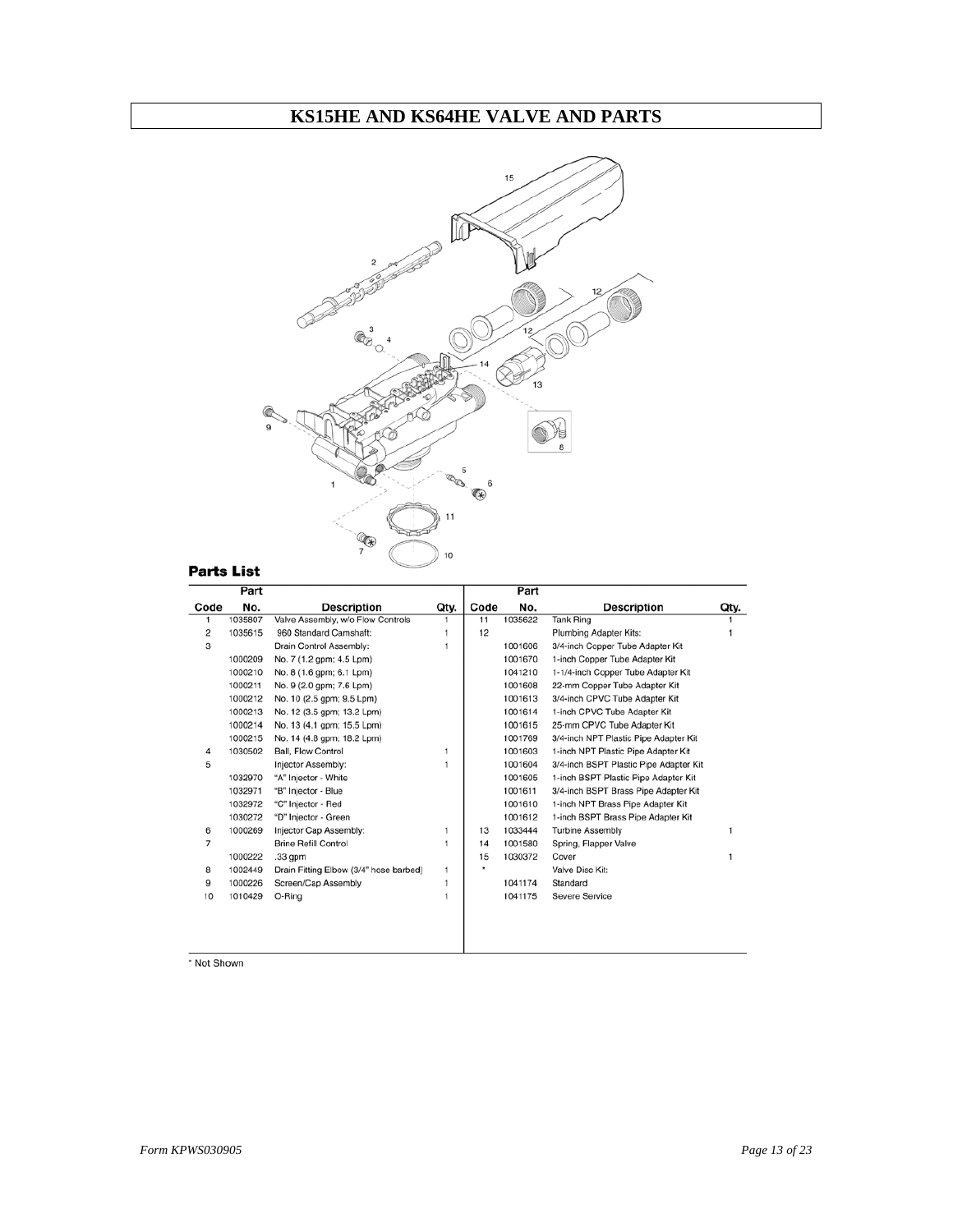### **KS15HE Controller**



#### **KS15HE Transformer**



### **Source Select, Bypass Valve**



|      | Part    |                                                       |      |
|------|---------|-------------------------------------------------------|------|
| Code | No.     | <b>Description</b>                                    | Qty. |
|      |         | <b>KS15HE Controller</b>                              |      |
| 2    |         | 1040930 Source Select, bypass valve                   |      |
| 3    | 1000811 | Transformer                                           |      |
|      |         | 1000907 Transformer Extension Cord<br>15 feet (4.6 m) |      |
|      | 1034264 | Y-Splitter (run 2 units from<br>1 transformer)        |      |
|      |         |                                                       |      |

Source Select, Bypass Valve

 $\star$  . 1040930 Bypass Body Assembly with Install Kit

 $\overline{\phantom{a}}$ 

\* Not Shown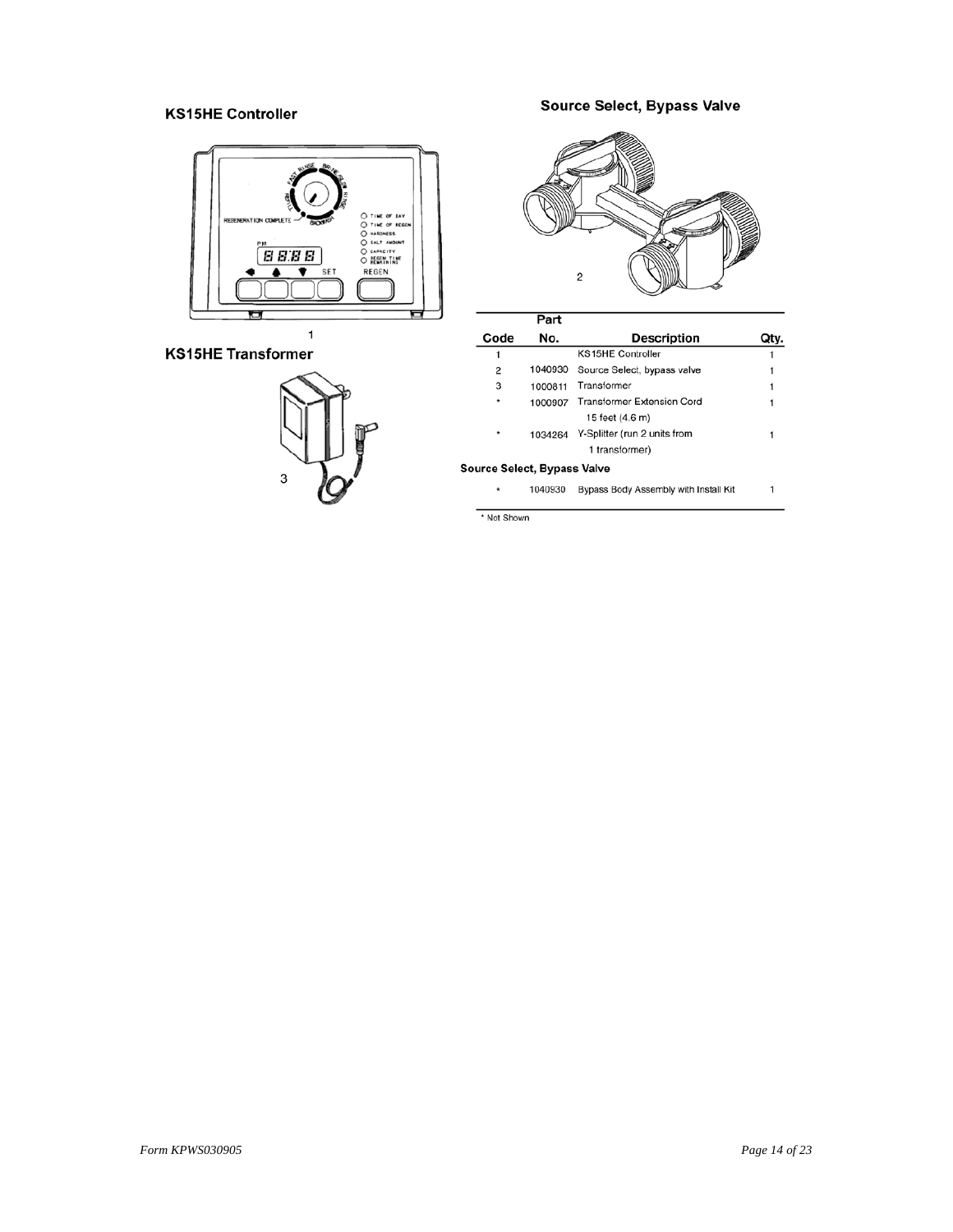# **KS5, KS10 VALVE AND PARTS**

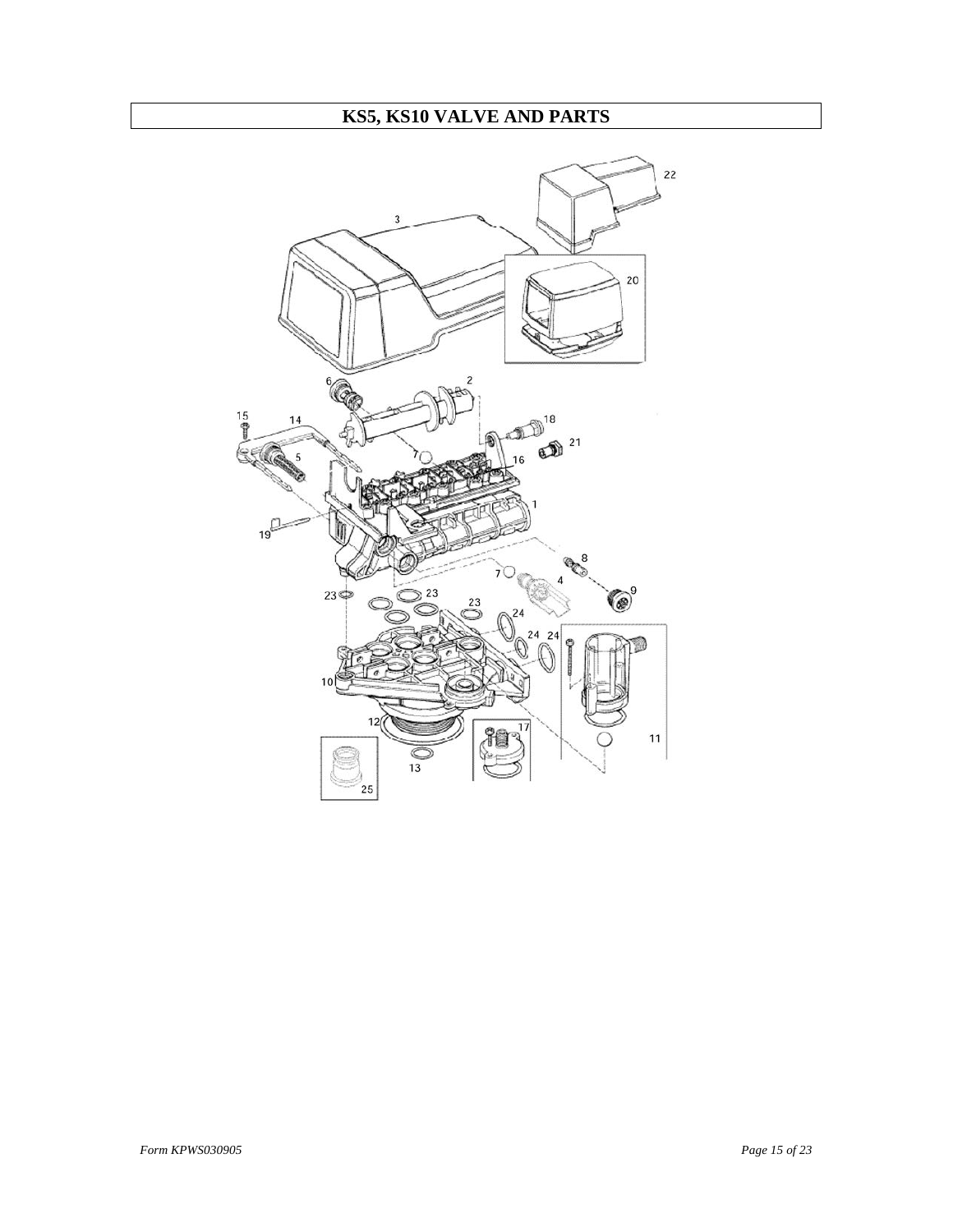| Code | Part No. | <b>Description</b>                            | Qty. | Code | Part No. | <b>Description</b>                    | Qty. |
|------|----------|-----------------------------------------------|------|------|----------|---------------------------------------|------|
| 1    | 1000232  | Valve Assembly, w/o Flow<br>Controls          | 1    | 9    |          | Injector Cap with O-Ring:             | 1    |
|      |          |                                               |      |      | 1000217  | "A" Cap                               |      |
| 2    | 1031950  | Camshaft, Standard, One-<br>Piece             | 1    |      | 1000218  | "B" Cap                               |      |
| 3    | 1000062  | Valve Cover, Black with<br>transparent window | 1    |      | 1000219  | "C" Cap                               |      |
|      |          | <b>Brine Refill Flow Control</b>              |      | 10   | 1033784  | <b>Tank Adapter Assembly</b>          | 1    |
| 4    |          | Assembly:                                     | 1    | 11   | 1032416  | Air Check Assembly                    | 1    |
|      | 1034261  | 1 to 10 lbs Salt                              |      | 12   | 1010429  | O-Ring BN                             | 1    |
|      | 1034263  | 3 to 19 lbs Salt                              |      | 13   | 1010428  | O-Ring EP                             | 1    |
| 5    | 1000226  | Screen/Cap Assembly with<br>O-Ring            | 1    | 14   | 1031402  | Locking Bar: English Language         | 1    |
| 6    |          | Backwash Control Assembly                     | 1    | 15   | 1006093  | Screw, No. 8 x 9/16 inch              | 1    |
|      |          | with O-Rings:                                 |      | 16   | 1001580  | Spring, Valve Disc Kits:              | 9    |
|      | 1034162  | No. 6 for 6 in Diameter Tank                  |      | 17   | 1033066  | New to Old Aircheck Adapter           | 1    |
|      | 1000209  | No. 7 for 7 in Diameter Tank                  |      |      |          | Kit                                   |      |
|      | 1000210  | No. 8 for 8 in Diameter Tank                  |      | 18   | 1000297  | <b>Extended Bearing, Camshaft</b>     | 1    |
|      | 1000211  | No. 9 for 9 in Diameter Tank                  |      | 19   | 1031391  | Pin, Locking, Timer, Black            | 1    |
|      | 1000212  | No. 10 for 10 in Diameter Tank                |      | 20   |          | Covers, High Style:                   |      |
|      | 1000213  | No. 12 for 12 in Diameter Tank                |      |      | 1041087  | Beige/Tan                             |      |
|      | 1000214  | No. 13 for 13 in Diameter Tank                |      |      | 1041088  | Black/White                           |      |
|      | 1000215  | No. 14 for 14 in Diameter Tank                |      |      | 1041091  | Beige/Black                           |      |
| 7    | 1030502  | <b>Ball, Flow Control</b>                     | 1    | 21   | 1030501  | Bearing, Camshaft for use with        |      |
| 8    |          | Injector Assembly with<br>O-Rings:            | 1    |      |          | Cover (Code 22)                       |      |
|      | 1032970  | "A" Injector - White                          |      | 22   | 1032565  | Cover, L-lid                          |      |
|      | 1032971  | "B" Injector - Blue                           |      | 23   | 1001404  | O-Ring Group: Tank Adapter            |      |
|      | 1032972  | "C" Injector - Red                            |      | 24   | 1040459  | O-Ring Group: Piping Boss             |      |
|      |          |                                               |      | 25   | 1041010  | 13/16-inch Riser Insert<br>(optional) |      |
|      |          |                                               |      | *    | 1000250  | Valve Disc Replacement                |      |
|      |          |                                               |      |      |          |                                       |      |
|      |          |                                               |      |      |          |                                       |      |

\* Not shown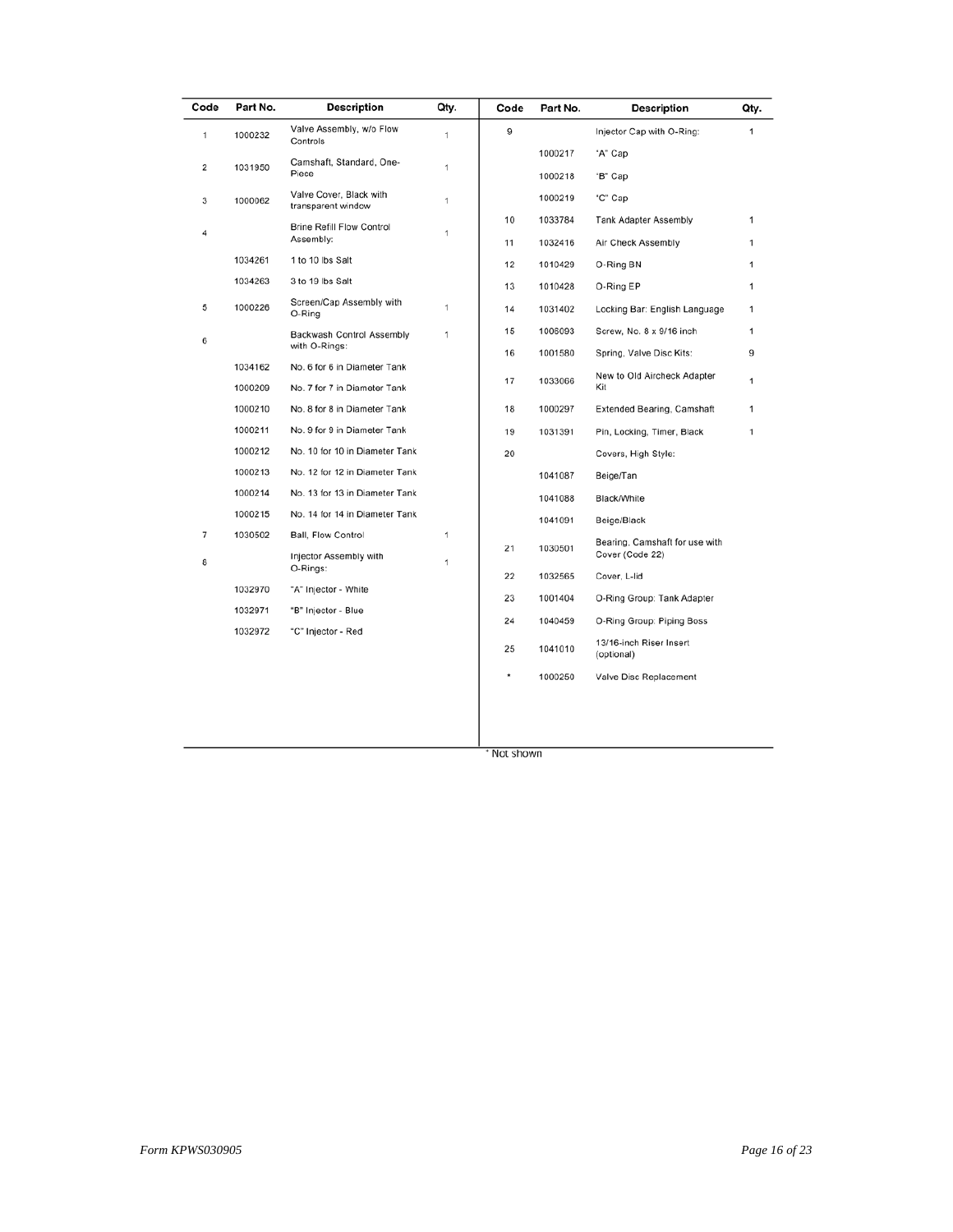

#### KS5,KS10 Controller



# KS5, KS10 piping adapter

Note: Do not use pipe joint compound when threading<br>pipe into the Noryl piping adapter. Use only Teflon\* pipe tape. Do not overtighten pipe into Noryl piping adapter.

Install Kit

Qty.

 $\mathbf{1}$ 

 $\mathbf{1}$ 



KS5, KS10 Piping adapter

#### KS5, KS10 Controller

| Code           | Part No. | <b>Description</b>                | Qty. | Code | Part No. | <b>Description</b>           |
|----------------|----------|-----------------------------------|------|------|----------|------------------------------|
|                |          | KS5, KS10 Controller              |      |      |          | Kit KS5, KS10 Piping adapter |
| $\overline{2}$ |          | Transformer                       |      |      |          | (Includes Hardware):         |
|                |          |                                   |      |      | 1040277  | 3/4-inch NPT, Brass          |
|                | 1000810  | Japanese                          |      |      | 1040278  | 1-inch NPT, Brass            |
|                | 1000811  | North American                    |      |      | 1040281  | 3/4-inch BSPT, Brass         |
|                | 1000812  | Australian                        |      |      | 1040282  | 1-inch BSPT, Brass           |
|                | 1000813  | <b>British</b>                    |      |      | 1040279  | 3/4-inch NPT, Noryl          |
|                | 1000814  | European                          |      |      | 1040280  | 1-inch NPT, Noryl            |
| ۰              | 1000907  | <b>Transformer Extension Cord</b> |      |      | 1040283  | 3/4-inch BSPT, NorvI         |
|                |          | 15 foot (4.6 m)                   |      |      | 1040284  | 1-inch BSPT, Noryl           |
|                |          |                                   |      | 2    | 1040339  | KS5, KS10 Piping adapter     |

#### **Source Select, Bypass Valve**

| Code           | Part No. | <b>Description</b>                                                           | Qty. |  |
|----------------|----------|------------------------------------------------------------------------------|------|--|
| 1              | 1040769  | Source Select, Bypass Valve                                                  | 1    |  |
| $\overline{c}$ | 1040524  | Install Kit                                                                  |      |  |
|                |          | <b>Tube Adapter Kits</b>                                                     |      |  |
|                | 1001606  | 3/4-inch Copper Tube Adapter Kit                                             |      |  |
|                | 1001670  | 1-inch Copper Tube Adapter Kit                                               |      |  |
|                | 1001608  | 22-mm Copper Tube Adapter Kit                                                |      |  |
|                | 1001609  | 28-mm Copper Tube Adapter Kit                                                |      |  |
|                | 1001613  | 3/4-inch CPVC Tube Adapter Kit                                               |      |  |
|                | 1001614  | 1-inch CPVC Tube Adapter Kit                                                 |      |  |
|                | 1001615  | 25-mm CPVC Tube Adapter Kit                                                  |      |  |
|                | 1001769  | 3/4-inch NPT Plastic Pipe Adapter Kit<br>1-inch NPT Plastic Pipe Adapter Kit |      |  |
|                | 1001603  |                                                                              |      |  |
|                | 1001604  | 3/4-inch BSPT Plastic Pipe Adapter Kit                                       |      |  |
|                | 1001605  | 1-inch BSPT Plastic Pipe Adapter Kit                                         |      |  |
|                | 1001611  | 3/4-inch BSPT Brass Pipe Adapter Kit                                         |      |  |
|                | 1001610  | 1-inch NPT Brass Pipe Adapter Kit                                            |      |  |
|                | 1001612  | 1-inch BSPT Brass Pipe Adapter Kit                                           |      |  |

#### KS5, KS10 Adapter



\* Not Shown

#### \*Teflon is a registered trademark of E.I. Dupont de Nemours and Company, Inc.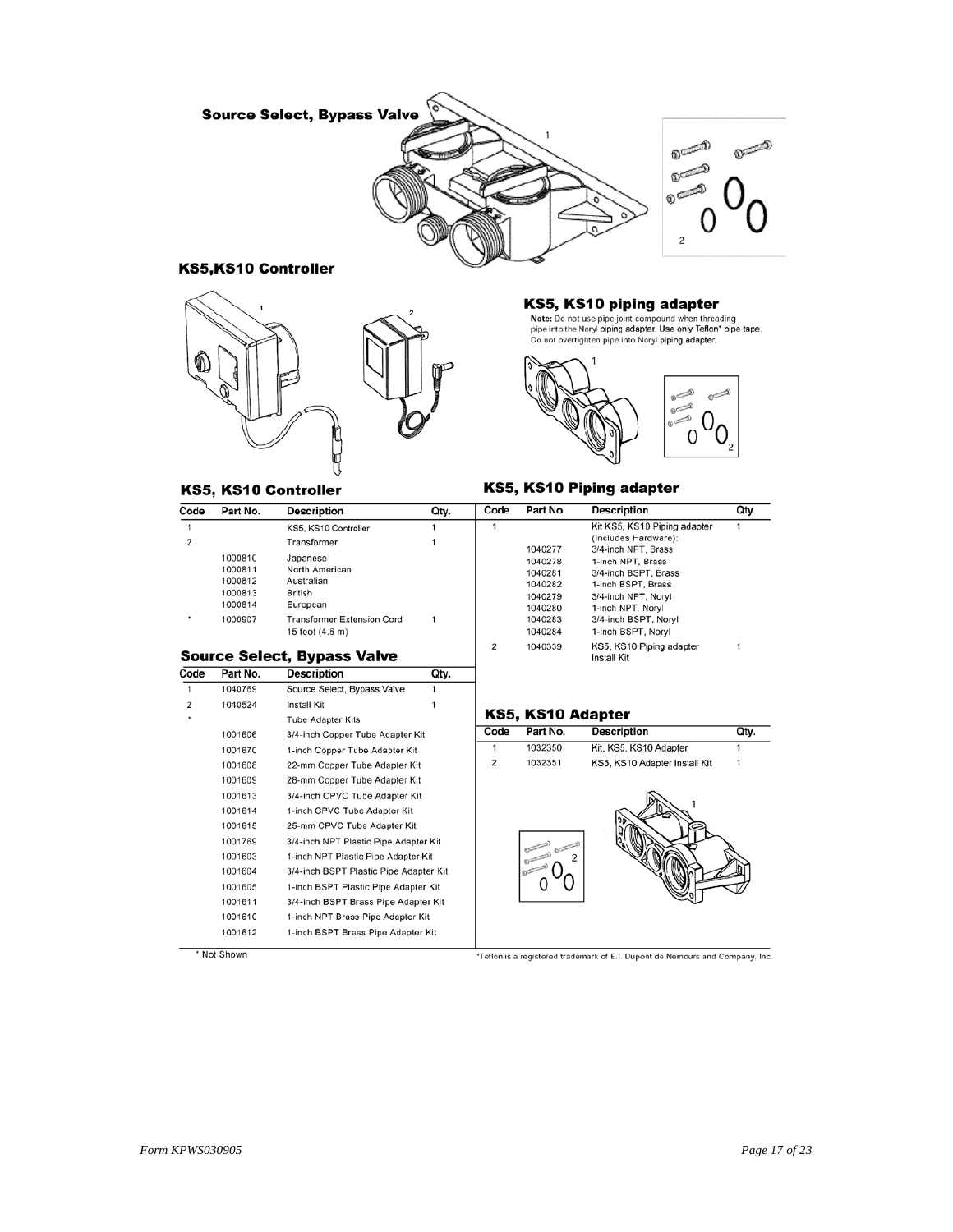

| Code | Part No.  | <b>Description</b>                                | Qtv. |
|------|-----------|---------------------------------------------------|------|
|      | 208-11112 | KS5 brine tank & assembly kit (black)             |      |
|      | 208-11111 | KS10, KS15HE brine tank &<br>assembly kit (white) |      |
|      | 208-14142 | KS64HE brine tank & assembly kit                  |      |

# **TROUBLESHOOTING**

The technology upon which the Krystal Pure™ control valve is based is well established and proven in service over many years. However, should a problem or question arise regarding the operation of the system, the control can very easily be serviced.

**WARNING:** Service procedures that require the water pressure to be removed from the system are marked with an "**!"** after the possible cause. To remove water pressure from the system, put the bypass valve or three-valve bypass into the bypass position and open the backwash drain valve (the seventh valve back from the control) with a screwdriver. Restore system water pressure when the service work is completed.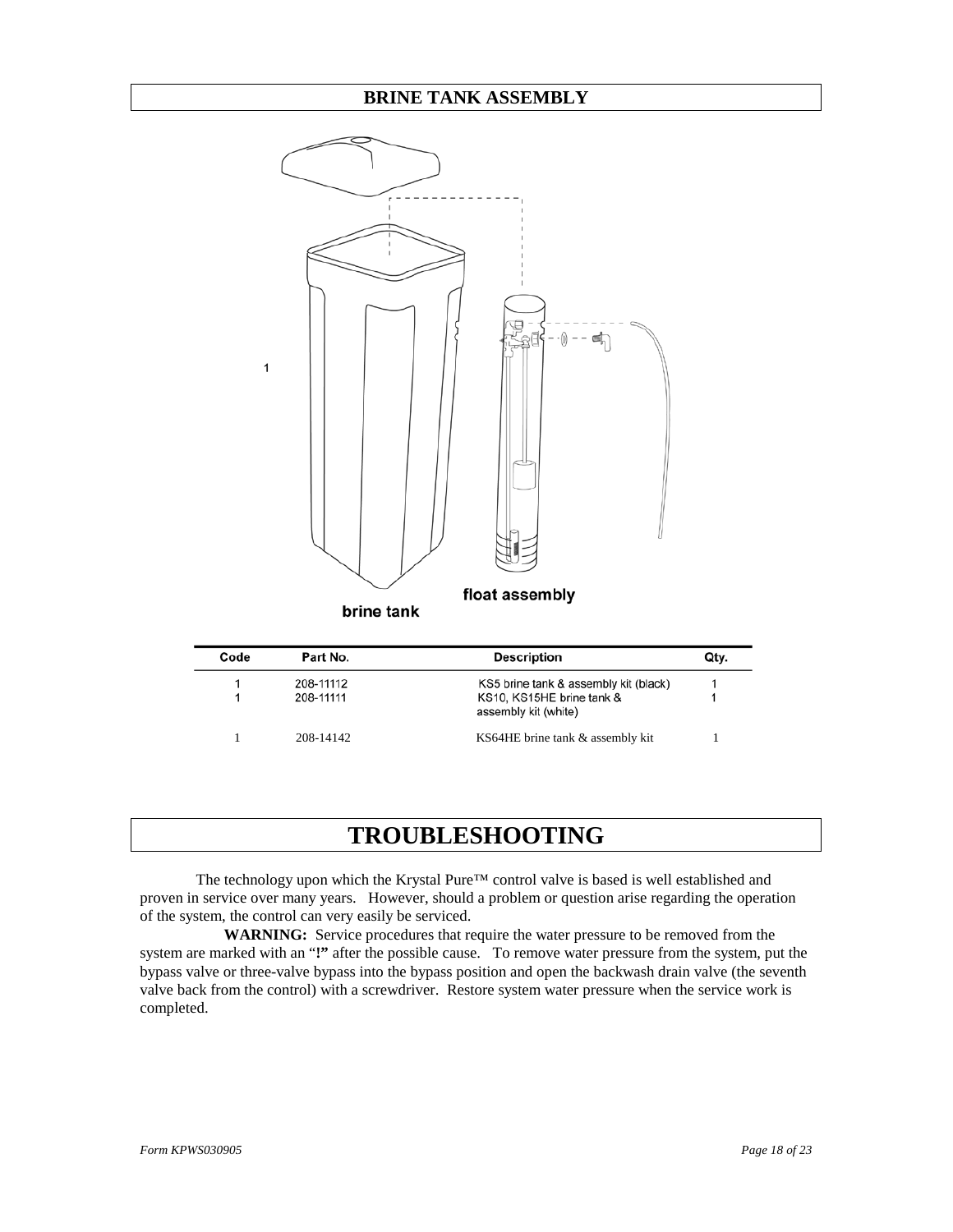# **Valve Troubleshooting**

| Problem                                                                       | <b>Possible Cause</b>                                                                                                                                                                                   | <b>Solution</b>                                                                                                                                                                                                                                                                                            |
|-------------------------------------------------------------------------------|---------------------------------------------------------------------------------------------------------------------------------------------------------------------------------------------------------|------------------------------------------------------------------------------------------------------------------------------------------------------------------------------------------------------------------------------------------------------------------------------------------------------------|
| Control will not draw brine.<br>1.                                            | Low water pressure.<br>a.<br>Restricted drain line.<br>b.<br>Injector plugged !<br>c.<br>Injector defective !<br>d.<br>Valve (2 and/or 4) not closed.<br>e.                                             | Set pump to maintain 30 psi at<br>a.<br>conditioner.<br>Remove restriction.<br>b.<br>Clean injector and screen.<br>c.<br>Replace injector.<br>d.<br>Remove foreign matter from disc<br>e.<br>and check disc for closing by<br>pushing in on stem. Replace if<br>needed.                                    |
| Brine tank overflow.<br>2.                                                    | Brine valve (1) being held<br>a.<br>open.<br>Uncontrolled brine refill flow<br>b.<br>rate !<br>Valve (3 or 4) not closed<br>c.<br>during brine draw causing<br>refill.<br>Air leak in brine line.<br>d. | Manually operate valve stem to<br>a.<br>flush away obstruction.<br>Remove variable salt controller<br>b.<br>to clean.<br>Flush out foreign matter by<br>c.<br>holding disc open and manually<br>operating valve stem.<br>Check all connections in brine<br>d.<br>line for leaks.<br>Refer to instructions. |
| 3.<br>System using more or less salt<br>than salt control is set for.         | Inaccurate setting.<br>a.<br>Foreign matter in controller<br>b.<br>causing incorrect flow rates !                                                                                                       | Correct setting.<br>a.<br>Remove variable salt controller<br>b.<br>and flush out foreign matter.<br>Manually position control to<br>brine draw to clean controller<br>(after so doing, position control<br>to "purge" to remove brine from<br>tank).                                                       |
| Intermittent or irregular brine draw.<br>4.                                   | Defective controller.<br>c.<br>Low water pressure.<br>a.<br>Defective injector !<br>b.                                                                                                                  | Replace controller.<br>c.<br>Set pump to maintain 30 psi at<br>a.<br>softener/conditioner.<br>Replace both injector and<br>b.<br>injector cap.                                                                                                                                                             |
| No soft/conditioned water after<br>5.<br>regeneration.                        | Unit did not regenerate.<br>a.<br>No salt in brine tank.<br>b.<br>Plugged injector !<br>c.                                                                                                              | Check for power.<br>a.<br>Add salt.<br>b.<br>Clean injector. Flush with<br>c.<br>water.                                                                                                                                                                                                                    |
| Control backwashes at excessively<br>6.<br>low or high rate.                  | Incorrect backwash<br>a.<br>controller used.<br>Foreign matter affecting<br>b.<br>controller operation!                                                                                                 | Replace with correct size<br>a.<br>controller.<br>Remove controller and ball. Flush<br>b.<br>with water.                                                                                                                                                                                                   |
| 7.<br>Flowing or dripping water at drain<br>or brine line after regeneration. | Drain valve $(5 \text{ or } 6)$ or brine<br>a.<br>valve (1) held open by<br>foreign matter or particle.<br>Valve stem return spring on<br>b.<br>top plate weak.                                         | Manually operate valve stem to<br>a.<br>flush away obstruction.<br>Replace spring.<br>b.                                                                                                                                                                                                                   |
| Hard water leakage during service.<br>8.                                      | Improper regeneration<br>a.<br>Leaking of bypass valve!<br>b.<br>O-ring around riser tube<br>c.<br>damaged !                                                                                            | Repeat regeneration making<br>a.<br>certain that the correct salt dosage<br>is set.<br>Replace O-ring.<br>b.<br>Replace O-ring.<br>c.                                                                                                                                                                      |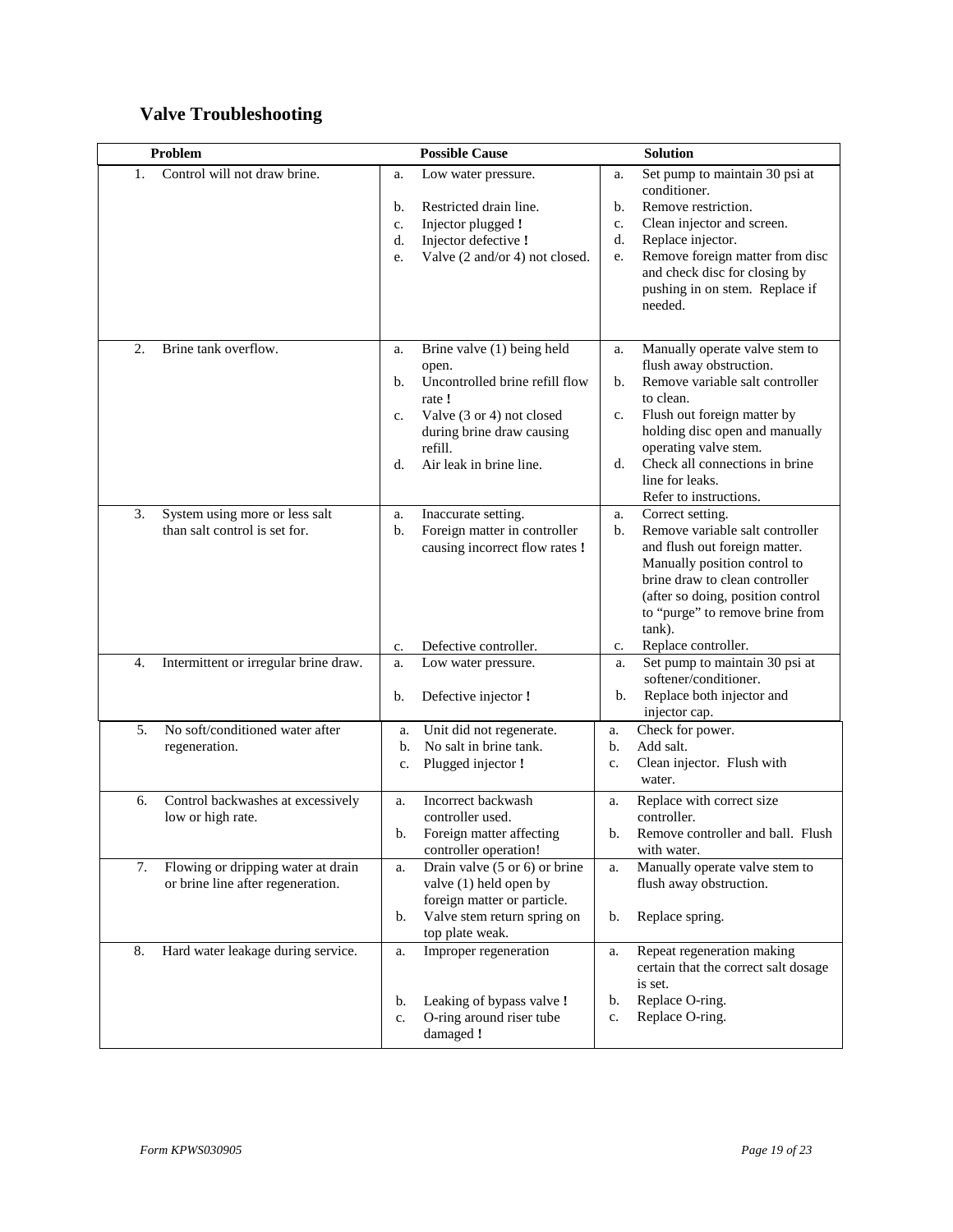|    | Problem                                        |          | <b>Possible Cause</b>                              |          | <b>Solution</b>                                                  |
|----|------------------------------------------------|----------|----------------------------------------------------|----------|------------------------------------------------------------------|
| 1. | Clock does not display time of day.            | a.       | Transformer cord unplugged                         | a.       | Connect power                                                    |
|    |                                                | b.       | No electric power at outlet.                       | b.       | Repair outlet or use working<br>outlet.                          |
|    |                                                | c.       | Defective transformer.                             | c.       | Replace transformer.                                             |
|    |                                                | d.       | Defective circuit board.                           | d.       | Replace timer.                                                   |
| 2. | Clock does not display correct time<br>of day. | a.       | Outlet operated by switch                          | a.       | Use outlet not controlled by<br>switch.                          |
|    |                                                | b.       | Incorrect voltage or frequency<br>$(Hz)$ .         | b.       | Replace timer with one of correct<br>voltage and frequency (Hz). |
|    |                                                | c.       | Power outages.                                     | c.       | Reset clock.                                                     |
| 3. | Time display continues to advance.             | a.       | Defective time set switch.                         | a.       | Replace timer.                                                   |
| 4. | Time display shows something other             | a.       | Electrical interference.                           | a.       | Disconnect power to unit.                                        |
|    | than time of day.                              |          |                                                    |          | Restore power and reset time of<br>day.                          |
|    |                                                | b.       | Defective circuit board.                           | b.       | Replace timer.                                                   |
| 5. | No water flow display when water is            | a.       | Bypass valve in bypass.                            | a.       | Shift bypass valve to not-in-                                    |
|    | flowing.                                       |          |                                                    |          | bypass position.                                                 |
|    |                                                | b.       | Meter probe disconnected or                        | b.       | Fully insert probe into meter                                    |
|    |                                                |          | not fully connected to meter                       |          | housing.                                                         |
|    |                                                |          | housing.                                           |          |                                                                  |
|    |                                                | c.       | Restricted meter turbine                           | c.       | Remove meter housing, free up                                    |
|    |                                                |          | rotation due to foreign matter                     |          | turbine and flush with clean                                     |
|    |                                                |          | in meter.                                          |          | water. Do not disassemble                                        |
|    |                                                |          |                                                    |          | turbine from meter housing.                                      |
|    |                                                |          |                                                    |          | Turbine should spin freely. If                                   |
|    |                                                |          |                                                    |          | not, replace meter !                                             |
|    |                                                | d.       | Defective meter probe.<br>Defective circuit board. | d.       | Replace timer.                                                   |
|    |                                                | e.       |                                                    | e.       | Replace timer.<br>Reset clock to correct time of                 |
| 6. | Control regenerates at wrong time of<br>day.   | a.       | Power outages.                                     | a.       | day.                                                             |
|    |                                                | b.       | Clock set incorrectly.                             | b.       | Reset clock to correct time of                                   |
|    |                                                |          |                                                    |          | day.                                                             |
| 7. | Timer stalled in regeneration cycle.           | a.       | Motor dead.                                        | a.       | Replace timer.                                                   |
|    |                                                | b.       | Motor runs backward.                               | b.       | Replace timer.                                                   |
|    |                                                | c.       | No electric power at outlet.                       | c.       | Repair outlet or use working                                     |
|    |                                                |          |                                                    |          | outlet.                                                          |
|    |                                                | d.<br>e. | Broken gear.<br>Defective switch.                  | d.       | Replace timer.<br>Replace timer.                                 |
|    |                                                | f.       | Air leak in brine connections.                     | e.<br>f. | Check all junction points and                                    |
|    |                                                |          |                                                    |          | make appropriate corrections.                                    |
|    |                                                |          | Binding of camshaft.                               | g.       | Remove foreign object                                            |
|    |                                                |          |                                                    |          | obstruction from valve discs or                                  |
|    |                                                |          |                                                    |          | camshaft.                                                        |
|    |                                                | h.       | Water pressure greater than 125                    | h.       | Install pressure regulator.                                      |
|    |                                                |          | psi during regeneration.                           |          |                                                                  |
|    |                                                | i.       | Defective circuit board.                           | i.       | Replace timer.                                                   |
|    |                                                |          |                                                    |          |                                                                  |
| 8. | Continuous regeneration.                       | a.       | Broken switch activator on                         | a.       | Replace timer.                                                   |
|    | Camshaft does not stop at the end of           |          | gear.                                              |          |                                                                  |
|    | regeneration.                                  | b.       | Defective switch.                                  | b.       | Replace timer.                                                   |
| 9. | Control will not regenerate                    | a.       | Electric cord unplugged.                           | a.       | Connect power.                                                   |
|    | automatically or when button is                | b.       | No electric power at outlet.                       | b.       | Repair outlet or use working                                     |
|    | pressed.                                       |          |                                                    |          | outlet.                                                          |
|    |                                                | c.       | Defective motor.                                   | c.       | Replace timer.                                                   |
|    |                                                | d.       | Broken gear.                                       | d.       | Replace timer.                                                   |
|    |                                                | e.       | Binding in gear train.                             | e.       | Replace timer.                                                   |

# **KS5 and KS10 - 460i Control Troubleshooting**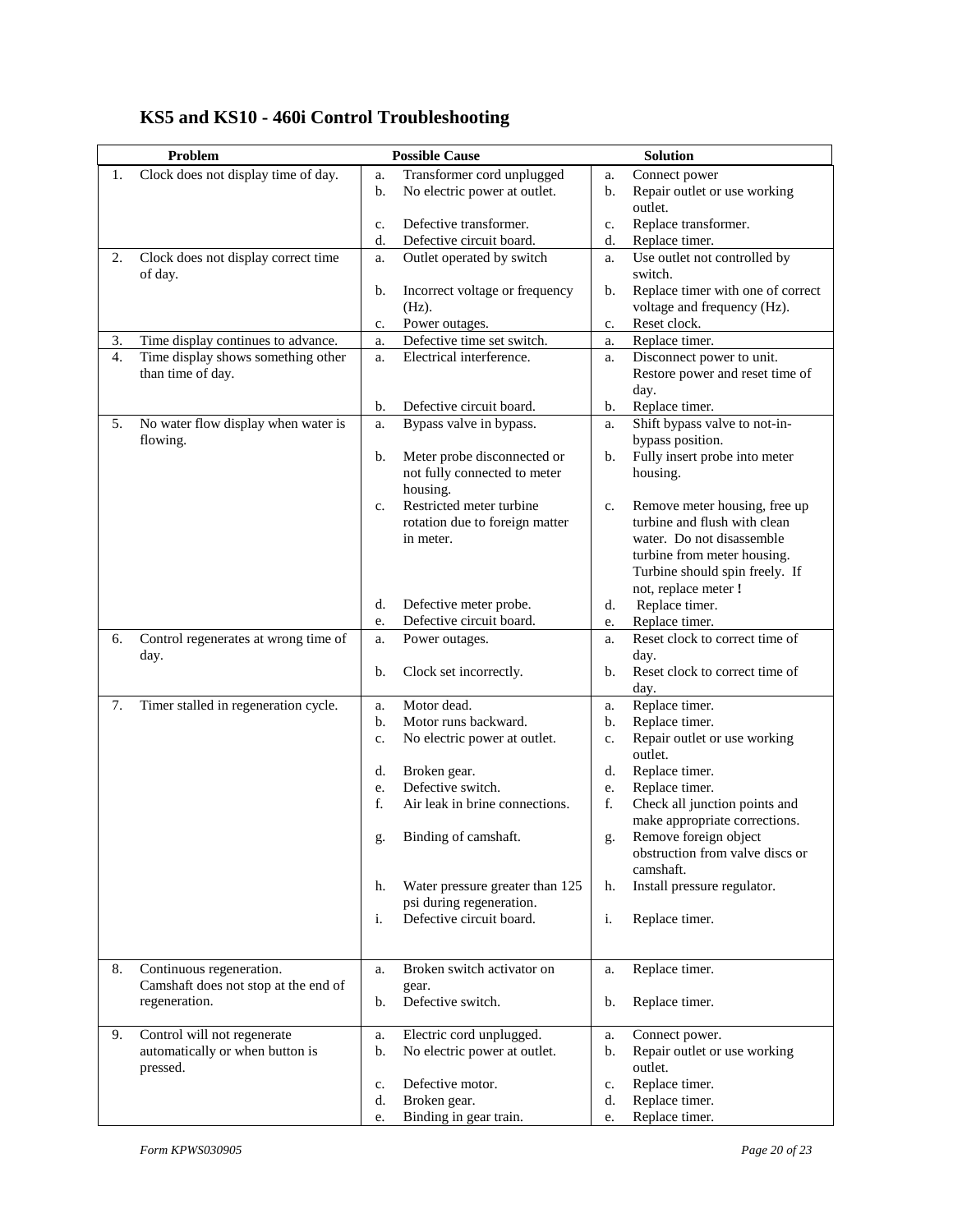|                                      | f.          | Defective switch.                                     | f.             | Replace timer.                                |
|--------------------------------------|-------------|-------------------------------------------------------|----------------|-----------------------------------------------|
| 10. Control will not regenerate      | a.          | If water flow display is not                          | a.             | Same as item 5.                               |
| automatically but will regenerate    |             | operative, refer to item 5.                           |                |                                               |
| when button is pressed.              | b.          | Defective circuit board.                              | b.             | Replace timer.                                |
|                                      | $C_{\star}$ | Incorrect hardness and capacity                       | C <sub>1</sub> | Set to correct values. See                    |
|                                      |             | settings.                                             |                | Programming section.                          |
| Run out of soft water between<br>11. | a.          | Improper regeneration.                                | a.             | Repeat regeneration, making                   |
| regenerations.                       |             |                                                       |                | certain that correct salt dosage is<br>used.  |
|                                      | $h_{\cdot}$ | Fouled softener resin.                                | b.             | Use resin cleaner. See Note 1.                |
|                                      | $C_{\star}$ | Incorrect salt setting.                               | $C_{\star}$    | Set salt control to proper level.             |
|                                      |             |                                                       |                | See Salt Setting chart.                       |
|                                      | d.          | Incorrect harness or capacity                         | d.             | Set to correct values. See                    |
|                                      |             | settings.                                             |                | Programming section.                          |
|                                      | e.          | Water hardness has increased.                         | e.             | Set hardness to new value. See                |
|                                      |             |                                                       |                | Programming section.                          |
|                                      | $f_{\cdot}$ | Restricted meter turbine                              | f.             | Remove meter housing, free up                 |
|                                      |             | rotation due to foreign material<br>in meter housing. |                | turbine and flush with clean<br>water. DO NOT |
|                                      |             |                                                       |                | <b>DISASSEMBLE TURBINE</b>                    |
|                                      |             |                                                       |                | FROM METER HOUSING.                           |
|                                      |             |                                                       |                | Turbine should spin freely, if not,           |
|                                      |             |                                                       |                | replace meter !                               |
|                                      | g.          | Excessive water usage below                           | g.             | Repair leaky plumbing and/or                  |
|                                      |             | 1/5 gallon per minute.                                |                | fixtures !                                    |

Note: 1: Use of resin cleaners in an unvented enclosure is not recommended.

### **KS15HE and KS64HE Performa HE Control Troubleshooting**

The **KS15HE/KS64HE** continuously monitors itself and sounds an alarm if it detects something wrong. The alarm is a beep that is on for one second and then off for nine seconds. When the alarm sounds, the display shows the letters "Err" with a number from 1 to 4. The table below lists the Err numbers, a description of each error, the cause of the error, and the solutions. To silence the alarm, press any button on the control. If the error still exists, the control will go back to the alarm condition after 30 seconds.

| <b>Indication</b> | <b>Description</b>                                                                            | Cause                                                                                                                                                                                                                                                       | <b>Solution</b>                                                                                                                                                                                                                                                                                                       |
|-------------------|-----------------------------------------------------------------------------------------------|-------------------------------------------------------------------------------------------------------------------------------------------------------------------------------------------------------------------------------------------------------------|-----------------------------------------------------------------------------------------------------------------------------------------------------------------------------------------------------------------------------------------------------------------------------------------------------------------------|
| Err1              | <b>Electronics Failure</b><br>1.                                                              | Control settings need<br>a.                                                                                                                                                                                                                                 | Press any key to load default values.<br>a.                                                                                                                                                                                                                                                                           |
|                   |                                                                                               | reprogramming                                                                                                                                                                                                                                               | Refer to "Programming the valve"                                                                                                                                                                                                                                                                                      |
| Err2              | Improper start of<br>2.<br>regeneration (limit<br>switch closed when it<br>should be open).   | Valve camshaft has been<br>a.<br>manually rotated during a<br>regeneration.<br>Valve camshaft has been<br>b.<br>manually rotated out of<br>"regeneration complete"<br>position.<br>Faulty motor.<br>c.<br>Faulty motor drive.<br>d.<br>Faulty switch.<br>e. | Press any key to silence the alarm.<br>a.<br>(Note: Alarm automatically clears at<br>"TIME OF REGENERATION".)<br>The control will turn the motor on and<br>$b$<br>drive the camshaft to the proper<br>location.<br>Replace the control.<br>$\mathbf{C}$ .<br>Replace the control.<br>d.<br>Replace the control.<br>e. |
| Err <sub>3</sub>  | Improper finish of<br>3.<br>regeneration (limit)<br>switch open when it<br>should be closed). | Valve camshaft has been<br>a.<br>manually rotated our of<br>"regeneration complete"<br>position.<br>Faulty motor.<br>b.<br>Faulty motor drive.<br>c.<br>Faulty switch.<br>d.                                                                                | The control will turn the motor on and<br>a.<br>drive the camshaft to the proper<br>location.<br>Replace the control.<br>b.<br>Replace the control.<br>c.<br>Replace the control.<br>d.                                                                                                                               |
| Err4              | Improper control<br>4.<br>settings (one or more<br>settings our of the<br>allowable range).   | One or more settings out<br>a.<br>of the allowable range.                                                                                                                                                                                                   | Hardness: Adjust range: 3 to 250.<br>a.<br>Capacity: Adjust range: 0.1 to 140.0.<br>Refill control: Adjust range: 1 to 99.<br>Brine draw value: Adjust range per<br>Table 4.                                                                                                                                          |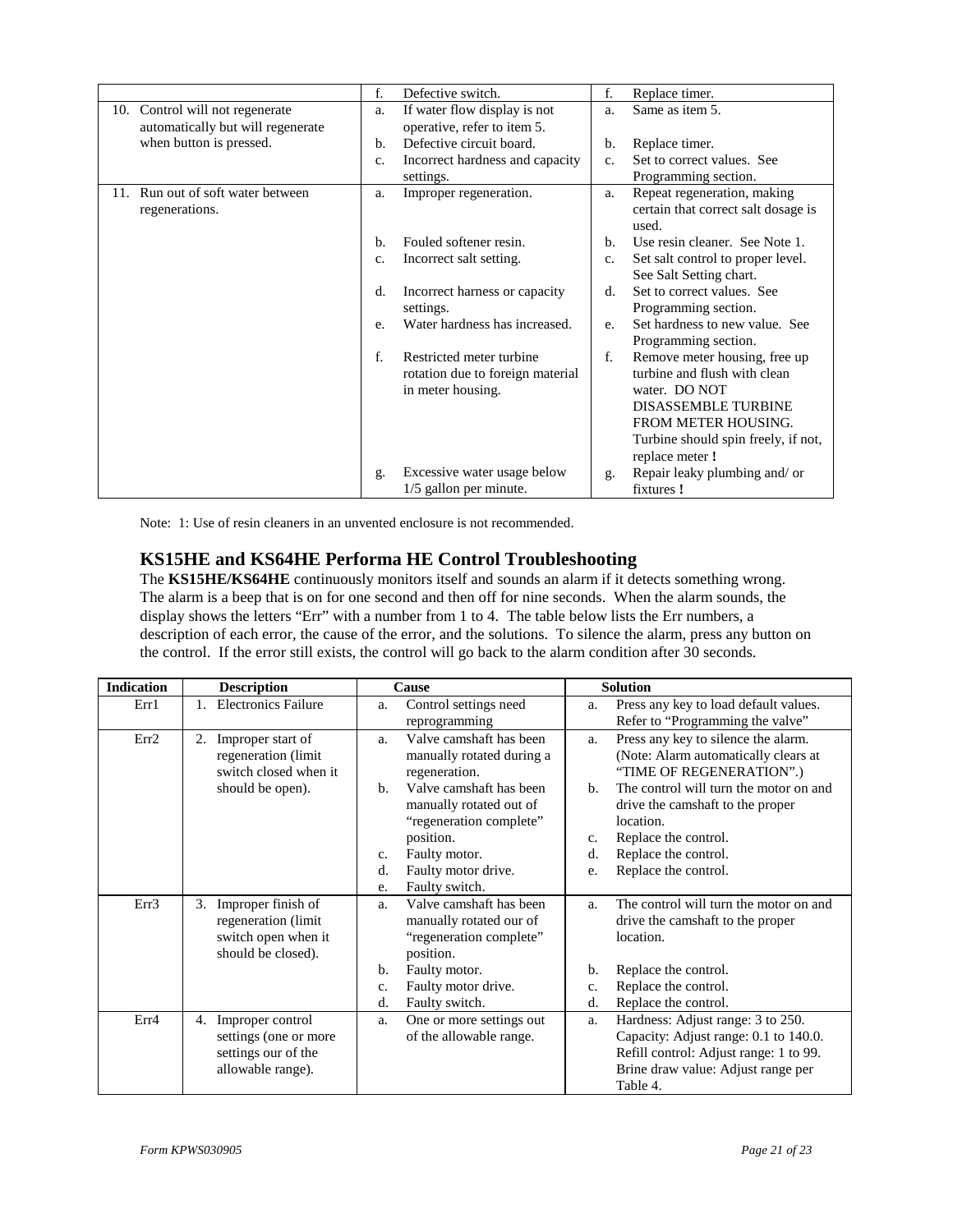# **MANUFACTURER'S WARRANTY WATER SOFTENER/CONDITIONER LIMITED WARRANTY**

Your Water Softener / Conditioner System is warranted to the original owner from date of purchase, as indicated below.

Factory labor, (trip charge not included), to repair or replace defective component(s) is covered for:

| Model KS5                  | 1-year from date of purchase |
|----------------------------|------------------------------|
| Model $KS10 & KCl0$        | 1-year from date of purchase |
| Model KS15HE/KS64HE & KC15 | 1-year from date of purchase |

The resin is warranted to be free from material defects for:

| Model KS5           | 5-years from date of purchase                                                                  |
|---------------------|------------------------------------------------------------------------------------------------|
| Model KS10          | 10-years from date of purchase                                                                 |
|                     | With Factory Installation 25-years                                                             |
| Model KS15HE/KS64HE | 15-years from date of purchase                                                                 |
|                     | With Factory Installation 25-years                                                             |
|                     | The media tank, brine tank, and valve body are warranted to be free from material defects for: |
| Model KS5           | 10-years from date of purchase                                                                 |
| Model KS10 & KC10   | 15-years from date of purchase                                                                 |

Model KS15HE/KS64HE & KC15

With **Factory Installation** 25-years<br>20-years from date of purchase With Factory Installation 25-years

#### On all Models:

The valve and its components are warranted to original owner to be free from material defects for 5-years from date of purchase. All other components are warranted to original owner to be free from material defects for a period of 1-year from date of purchase. All other media beds are warranted for their service life or one year, whichever is less. Trip charge is not included.

**Please read carefully the installation, maintenance, and specification manual. Divergence from these instructions or use on non-potable water supply will void your warranty.** 

**DO NOT CONTACT THE LOCATION WHERE YOU PURCHASED YOUR EQUIPMENT.** For warranty service contact the manufacturer. Send or deliver the defective component or unit to the manufacturer for inspection, freight prepaid, with a copy of sales invoice and manufacturer warranty. The parts or unit will be repaired or replaced at our option and returned to the customer, freight prepaid.

**This warranty does not cover any defects or damage resulting from water pressure exceeding 85psi, misuse, misapplication, neglect, alterations, accident, improper maintenance or installation contrary to manufacturers printed instructions and specifications, casualties, fire, flood, water softener/conditioner drain line plugging, sediment/scale fouling, iron fouling, air temperatures over 140ºF, water temperatures over 110ºF, freezing, environmental factors, or acts of God.**

This warranty is void if equipment is moved from original installation site or repaired by an unauthorized service agent or if not using AmeriFlow approved components. This warranty does not cover systems used outside the United States.

This warranty does not cover any consequential damages, including travel expense, telephone charges, loss of revenue, loss of time, inconvenience, loss of use of the equipment and/or its failure to function properly.

THIS WARRANTY IS EXCLUSIVE AND IN LIEU OF ALL OTHER EXPRESS WARRANTIES, IMPLIED WARRANTIES, INCLUDING BUT NOT LIMITED TO THE IMPLIED WARRANTIES OF MERCHANTIBILITY AND FITNESS FOR A PARTICULAR PURPOSE, SHALL NOT EXTEND BEYOND THE DURATION OF THIS GUARANTEE. SOME STATES DO NOT ALLOW LIMITATIONS ON HOW LONG AN IMPLIED WARRANTY LASTS. SO THE ABOVE LIMITATION MAY NOT APPLY TO YOU. AMERIFLOW WATER SYSTEMS INC. WILL NOT BE RESPONSIBLE FOR ANY CONSEQUENTIAL OR INCIDENTAL DAMAGES SUFFERED BY CUSTOMER ARISING FROM ANY DEFECT OR MALFUNCTION IN THE UNIT. SOME STATES DO NOT ALLOW THE EXCLUSION OF LIMITATION OF INCIDENTAL OR CONSEQUENTIAL DAMAGES, SO THE ABOVE LIMITATION OR EXCLUSION MAY NOT APPLY TO YOU

**AmeriFlow™ Water Systems Inc. 525 W. 21st St., Tempe, AZ 85282 U.S.A. · 1-602-275-4188**